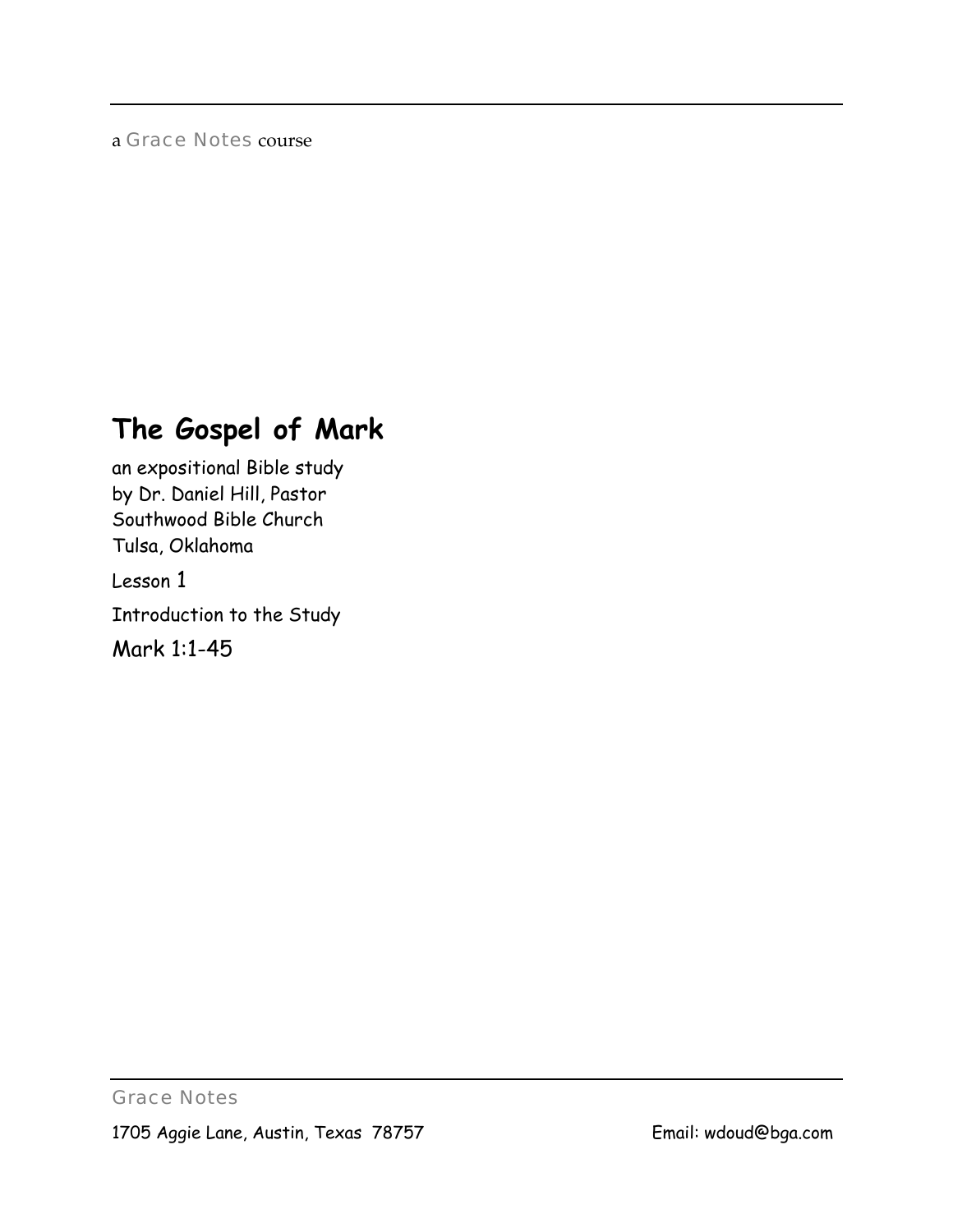# The Gospel of Mark

Lesson 1: Introduction; Mark 1:1-45

| Foreword                   |  |
|----------------------------|--|
| <b>Course Instructions</b> |  |
|                            |  |
|                            |  |
|                            |  |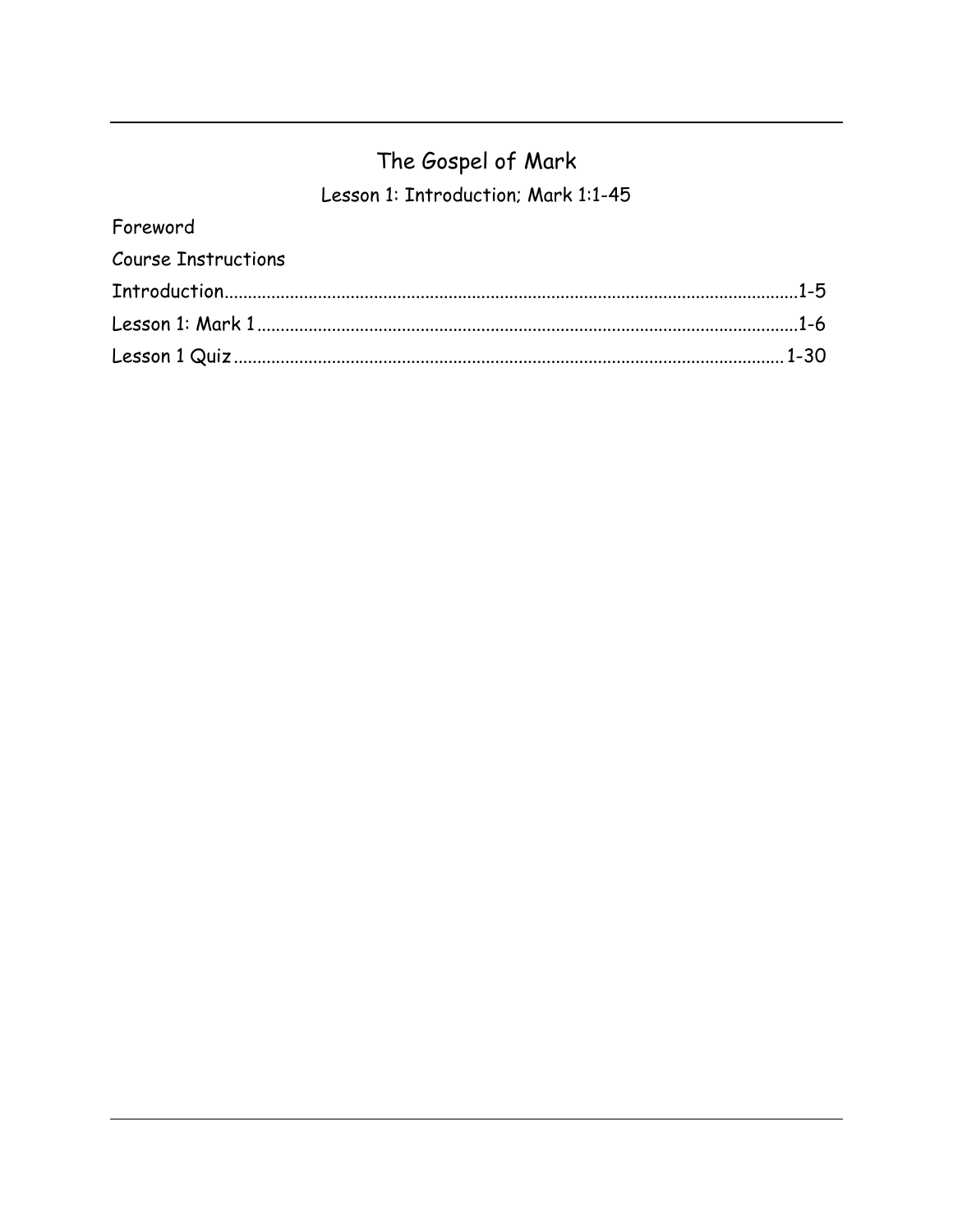# Foreword

These studies in the Gospel of Mark have been compiled and written by Rev. Daniel Hill, PhD, pastor of Southwood Bible Church of Tulsa, Oklahoma. He has graciously provided his notes so that they can be made available by E-mail and on the World Wide Web.

After graduating from high school in Scottsdale, Arizona, Dan Hill served in the United States Navy. Upon receiving his honorable discharge in 1965 he attended Arizona State University where he received a degree in Speech and History. Dan and his wife Patricia were married in 1970. Pat is also a graduate of Arizona State University and is the Executive Administrator for Village Missions International, which has its headquarters in Tulsa, Oklahoma.

Following three years of teaching in the public schools, Dr. Hill enrolled at Dallas Theological Seminary where he received his Masters degree in Theology in 1976. During that time he also was working on research that earned him a Doctorate from the California Graduate School of Theology in 1977.

Dr. Hill pastored Grace Bible Church in Prescott, Arizona for three years, then returned to Phoenix where he was the Bible editor for Alpha Omega Publications and assistant pastor of West Side Bible Church. In 1987, the Hills moved to Hope, Arkansas where Dr. Hill served as pastor of Hope Community Church. In 1990, Dr. Hill accepted his present pastorate at Southwood Bible Church in Tulsa.

#### ==========

Grace Notes never charges any fee or tuition for Bible study materials. There is certainly a cost involved, but we don't want anyone to hesitate to request materials because of inability to pay. The work is supported by Christians who pray for this effort and share in the expenses.

The course is sent to you one lesson at a time, and there is a Quiz with each lesson. When you finish studying Lesson 1, for example, you will complete the Quiz and send it back to Grace Notes. Then, we will send you Lesson 2. This will continue until you have submitted the Quiz for the final lesson in the course.

When we receive your complete quiz for the last lesson, we will send you a Final Exam, which will be a Quiz covering the content of the whole course. When you return the Final Exam, we will send you a Certificate of Completion.

This course is part of a larger Unit of work, and the Units are part of an overall Bible Study Curriculum which leads to a Diploma of Biblical Studies.

A Unit consists of several courses consisting of 15 to 18 credits of work. The amount of material in a Unit is roughly equivalent what you would find in one semester's study at a Bible school.

As an example, the Grace Notes courses for Unit I are: **Ruth** (3 credits)**; Titus** (3 credits)**; Foundations I (Equip)** (2 credits)**; Doctrine I** (3 credits)**; History I** (2 credits); and an elective course (3 credits); for a total of 16 credits.

A **Certificate of Completion** is awarded for each course you complete. Grace Notes will send you the certificate when you submit the Quiz for the final lesson in the course.

An **Award for Achievement** will be awarded for the completion of a Unit.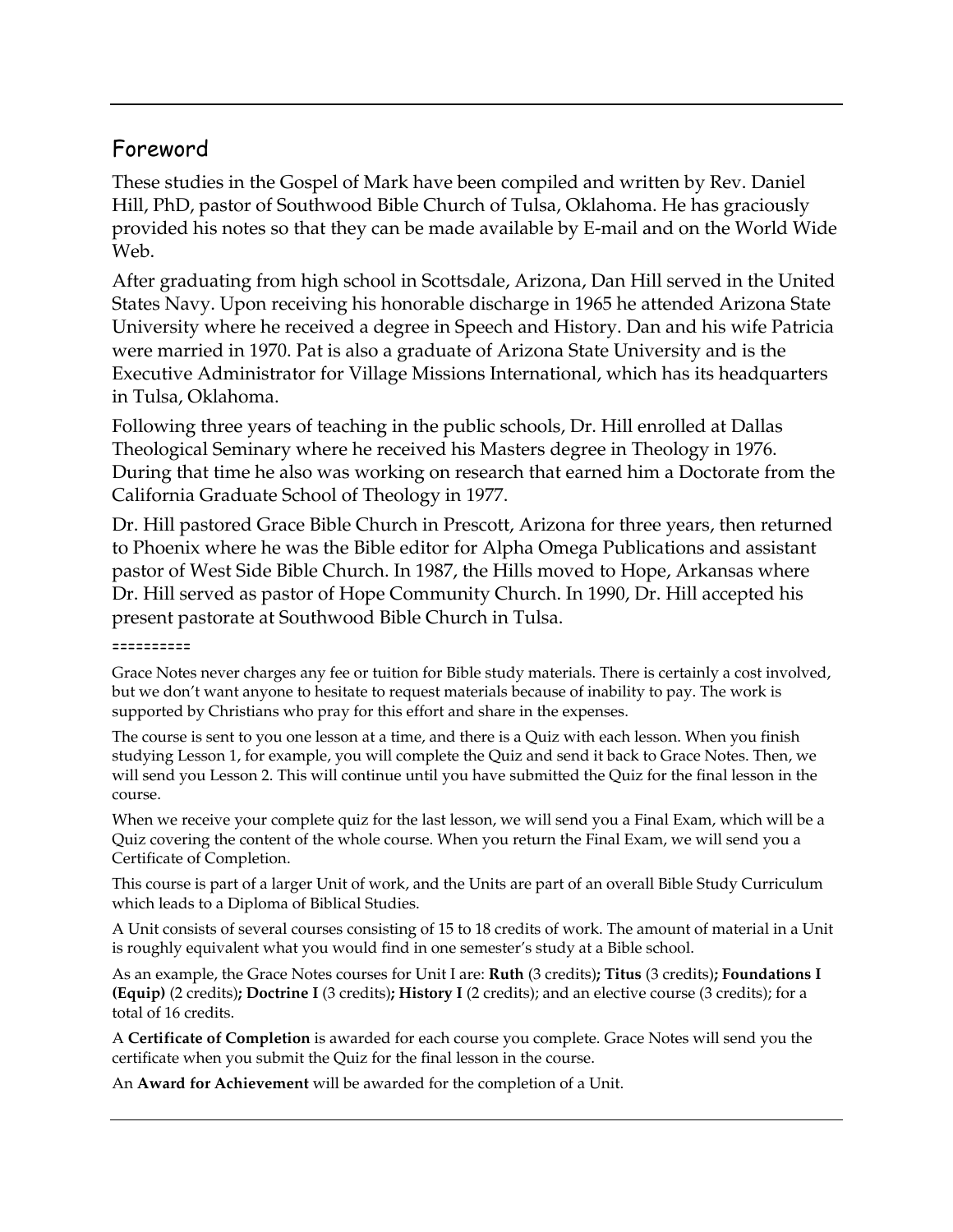And, a **Diploma in Biblical Studies** will be awarded to a person who completes Units I, II, III, and IV, equivalent to the amount of material in two years of Bible school study.

Grace Notes address: % Warren Doud, 1705 Aggie Lane, Austin, Texas 78757

Telephone: 512-458-8923

Email address: <wdoud@bga.com>

# Instructions for Completing the Lessons

There are sixteen (16) lessons in the MARK course curriculum, one lesson for each chapter.. There will be questions in the Quiz for each lesson on the topics that are named here.

Begin each study session with prayer. It is the Holy Spirit who makes spiritual things discernable to Christians, so it is essential to be in fellowship with the Lord during Bible study.

#### **Instructions**

Read the introduction to the study of Mark.

Study the Mark chapter for this lesson, by reading the verses and studying the notes. Be sure to read any other Bible passages that are called out in the notes.

Before taking the Quiz, **Review** all of the notes in the Mark lesson.

Go to the Quiz page and follow the instructions to complete all the questions on the quiz. The quiz is "open book". You may refer to all the notes and to the Bible when you take the test. But you should not get help from another person.

When you have completed the Quiz, be sure to SAVE your file. If your quiz file is lost, and that can happen at Grace Notes as well, you will want to be able to reproduce your work.

To send the Quiz back to Grace Notes, follow the instructions on the Quiz page.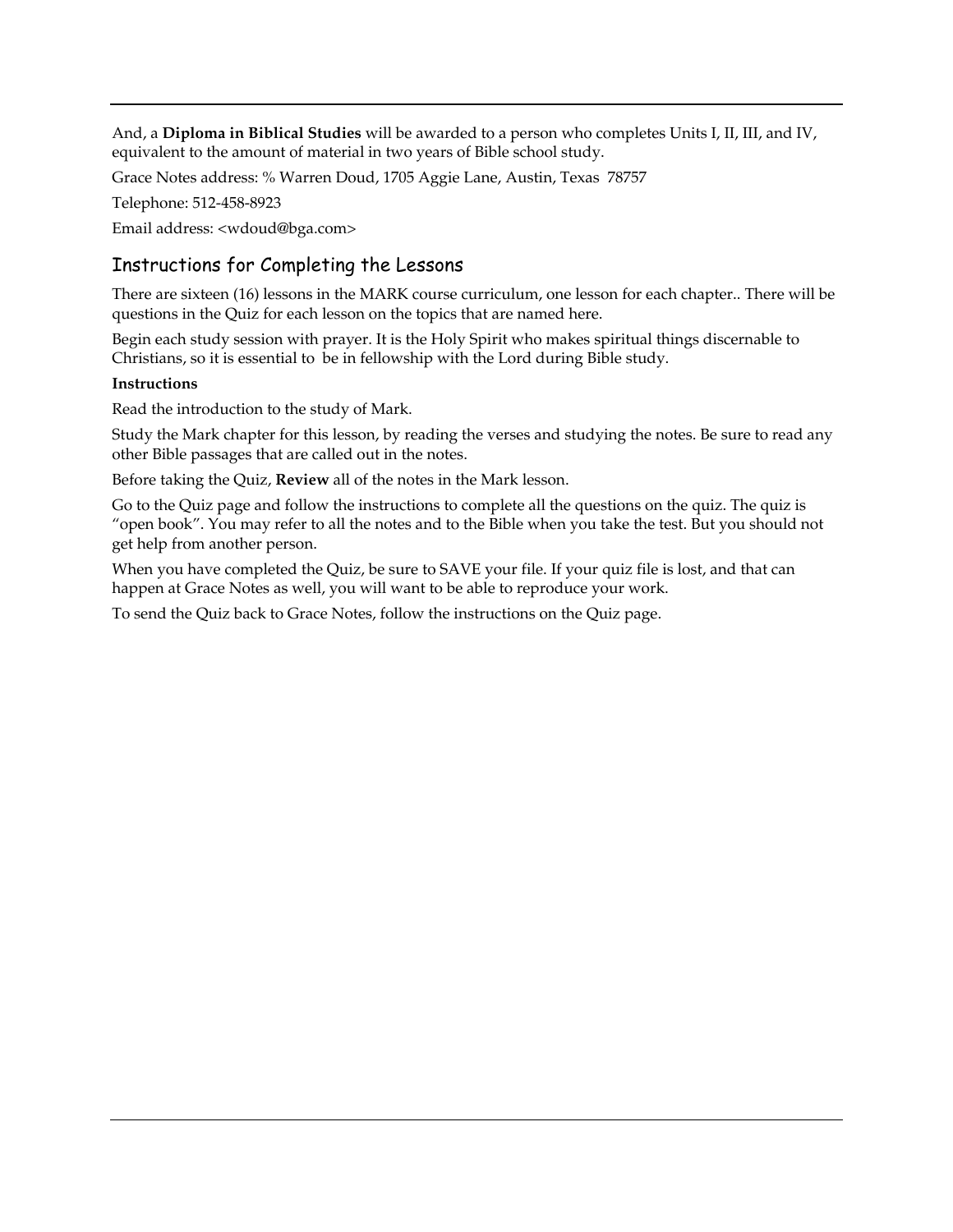# **Introduction**

The four Gospels paint for us a portrait of our Savior. To Matthew our Lord was the King of the line of David, the Son of David. To Luke He was the Perfect man, the Son of Man. To John He was the Divine Son of God and the Mark the Lord Jesus Christ was the obedient servant.

The Gospel of Mark is the shortest of the four Gospels and deals mostly with the ministry of Christ.

Matthew spent considerable time relating the Savior to Israel and John's emphasis was to show the Church at the end of the First century a portrait of Christ. Dr. Luke, the beloved physician, spent much of His Gospel writing about the unique virgin birth of our Savior and the miracles of healing accomplished by our Savior.

Mark portrays Christ as a servant who came to minister and save mankind.

MAJOR THEME: The Ruler who came to Serve . . . The Servant who will come to Rule.

# **Outline**

The Sixteen Chapters of Mark fall into in Four Divisions:

The Servant's Coming: (Mark 1:1-13)

The Servant's Work: (Mark 1:14 through 13:37)

The Servant's Death: (Mark 14:1 through 15:47)

The Servant's Resurrection: - (Mark 16:1-20)

# Mark, the Human Writer

Mark is referred to in the Bible as Mark, John Mark, Marcus

He was raised in Jerusalem in a wealthy and formal Jewish setting. His mother was one of the Marys referred to in the Bible.

He went first with Paul and Barnabas on Paul's first missionary journey. But in Perga he became afraid of the robber barons and deserted them going back home.

Many Christians come under chastisement and testing and do not have the personal faith in Christ that helps them cope with this. Mark

eventually ended up traveling with Peter and became to Peter what Luke was to Paul, an aidede-camp, or right-hand man, executive officer.

Hence, much of what we read in Mark is a compilation of Peter's sermons.

Mark was eventually sent to Alexandria North Africa by Peter and there is given the highest honor. He was martyred for his faith.

We can find a great principle in the life of Mark. He was rejected by Paul because he had failed in faith, but he did not hold a grudge although Paul, for a while, did!

Acts 15:36-40 is the scene of the great disagreement and Paul's unforgiving attitude.

He took the rebuke and accepted Paul's attitude towards him although Paul was wrong. He didn't whine or pout, he moved on to maturity in doctrine.

Eventually Paul even reconsidered his attitude towards Mark and in Colossians 4:10 and in 2 Tim 4:11 compliments him and commends him to the Church.

# The Setting and Destination

Mark is writing from Rome and writing to Gentile Believers, mostly Romans. An interesting paradox is that in writing to Romans who valued strength so highly, he portrays Christ as a servant.

But here is Jesus Christ, God himself who possesses all authority, sovereignty, and strength who is strong enough to become a servant. The ruler who serves -

# **T**llustration

It is said that Henry IV, king of France, was visiting a certain village one day with some members of his court when they approached a very poor man who bowed himself completely to the ground. The monarch responded by doing the same thing. Those with him were astonished. When one of them asked why he condescended to return the salutation in the same manner, Henry IV quickly replied, Would your king be excelled in politeness by one of the most lowly of his subjects?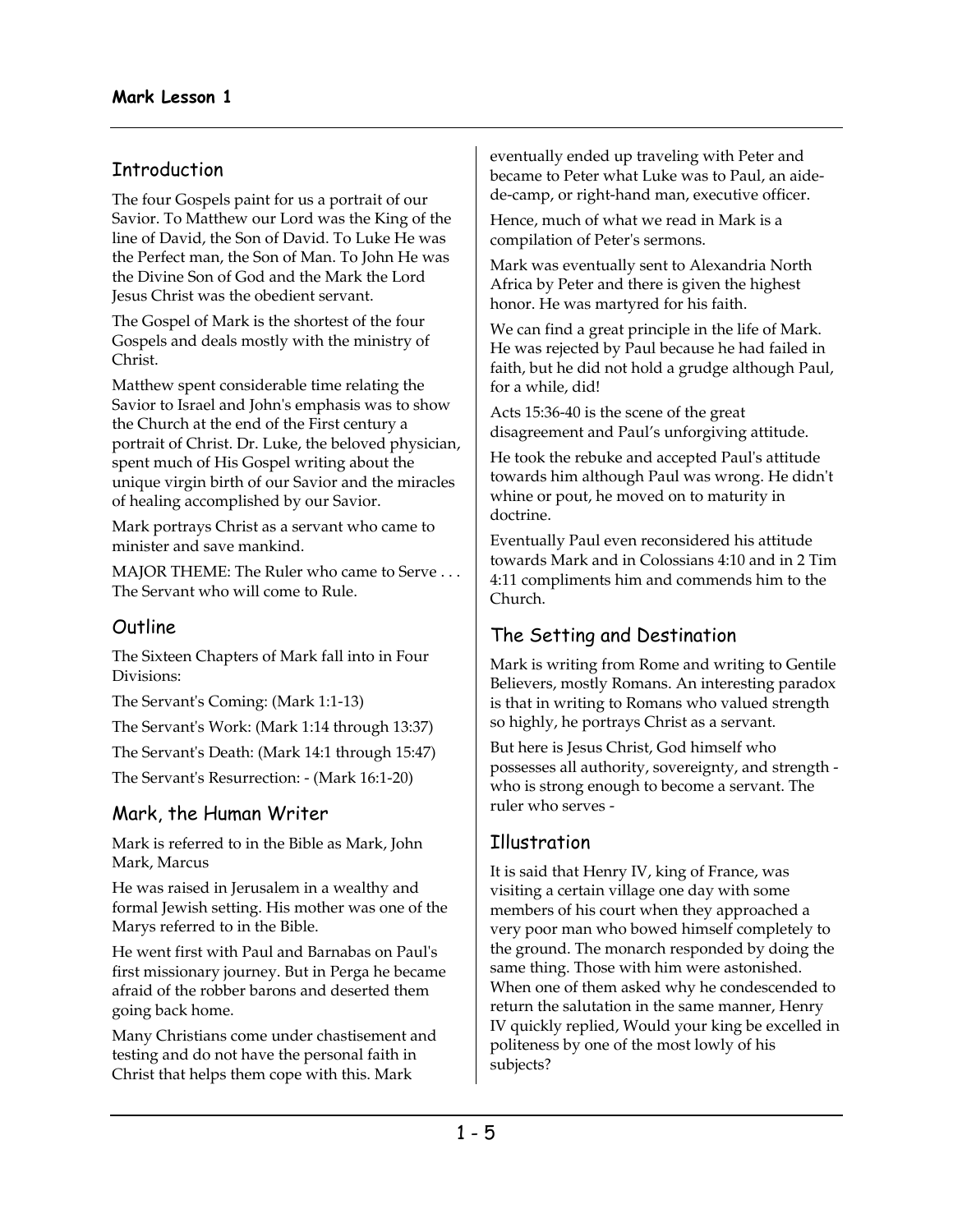# Chapter 1

# Mark 1:1

#### **The beginning of the gospel of Jesus Christ, the Son of God;**

This is like the title to the entire Gospel:

Most manuscripts do not include the title Son of God, not because it would be incorrect but because Mark will reserve the privilege of this title to be bestowed by God the Father in Mark 1:11

"Gospel" in the Greek [EUANGELLOS] is the word that becomes EVANGELISM in English. It means a good message or good news. It was used in secular Greek for the royal dispatches of the king.

This GOOD NEWS belongs to Jesus Christ, He is the one who secured the Gospel for mankind.

# **Jesus Christ**

This is both a name and a title, a fulfillment of prophecies and promises, and a look to future prophecies.

JESUS is the Greek transliteration of Hebrew name JOSHUA which means: Jehovah is Salvation.

It is the Savior's personal name and was given by prophecy from God to Joseph in Matthew 1:21.

It was a common name given to an uncommon person. While others had and even today in Spanish speaking countries have this personal name, there is only one who is truly Jehovah the Savior.

"Christ" is the Greek CHRISTOS " and is translated from the Hebrew word Messiah or anointed one. The Messiah or Christ is the one who would deliver Israel from her enemies.

This title presents the Savior as:

1. True Humanity: He has a human name, Joshua/Jesus

2. Deity: He is the promised Messiah, the Christ

3. Uniqueness: He is humanity and deity in one person

4. And He is the possessor of Good News

Here is something else interesting, almost paradoxical in Mark. Remember that Mark presents Christ as a Servant. Thus, there is no genealogy as we find in Matthew and in Luke. A servant doesn't need a genealogy. But here the Servant has something that is normally only associated with royalty - a herald to announce his coming.

Two Reasons for this:

1. Mark is going to tell us what happens to John the Baptizer in this Gospel so he introduces him at this point

2. Mark knows the end of the story and that by the last chapters Jesus Christ the Servant will be called the "King• of Israel" on five• occasions.

So he is setting the stage for the Ruler who Serves

# Mark 1:2

**As it is written in Isaiah the prophet: Behold, I send my messenger ahead of you, who will prepare your way;** 

The prophecy concerns the ministry of John the Baptizer:

Mark refers to Isaiah, the major writing prophet of the Old Testament, and quotes both Isaiah 40:3 and Malachi 3:1

**Isaiah 40:3, The voice of him that crieth in the wilderness, Prepare ye the way of the LORD, make straight in the desert a highway for our God.** 

**Malachi 3:1, Behold, I will send my messenger, and he shall prepare the way before me: and the Lord, whom ye seek, shall suddenly come to his temple, even the messenger of the covenant, whom ye delight in: behold, he shall come, saith the LORD of hosts.** 

Mark combines these two prophecies into the statement in this verse.

This verse tells us about John the man, his method, his message:

1. The man John was an appointed messenger, a herald of Jesus Christ. He announced Jesus Christ as a herald would announce a king.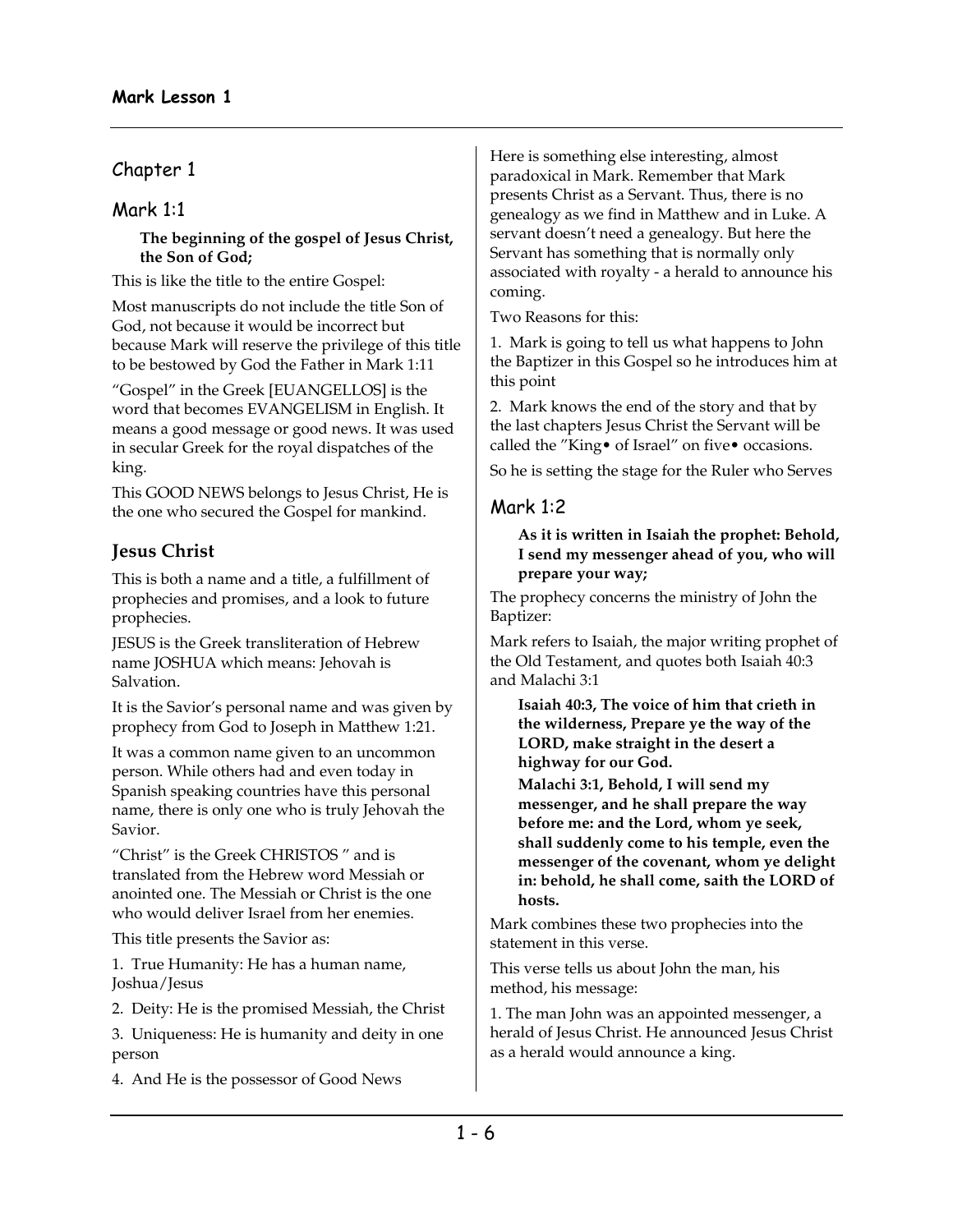2. His method was to go to the desert and cry out. A public ministry in which the public came to him.

3. His message: Prepare ye the way of the Lord, make straight his paths.

In Galatians 4:4 we find that the coming of Christ, heralded by John the Baptist, occurred at the perfect time, at the fullness of time. There has never been nor will be a more perfect time for Messiah to come - politically, economically, linguistically, socially, in every way.

Spiritually, however, things then were not unlike the situation today. Israel had fallen into a tradition of dead orthodoxy with no life to their religion. Legalism and ritual prevailed.

The Gentiles had fallen into a cynicism and viewed spiritual values as folly, old tales and myths -which they were for Greece and Rome.

Israel needed to be shocked out of their dead tradition and the Gentiles needed the truth for a change. Both would get what they needed for revival from Jesus Christ.

Today, our society needs the same thing. Rightfully many people are cynical regarding the Church and its dead legalism and ritual - it need the same thing Jesus brought to earth - the TRUTH.

# Mark 1:3

**The voice of one crying in the wilderness, make ready the way of the lord, make his paths straight** 

Tells us of the three point method and message of John.

#### A voice crying in the desert

Present tense – "kept on crying out with a loud shout."

The word "crying" is used to express strong emotions and strong feelings. John inhabited the desert and cried out with great emotion regarding the Messiah who was coming.

The fact that John is referred to as a VOICE indicates that the real issue is not the man, but the message.

### Prepare ye the way of the Lord:

An ancient custom is referred to in this statement. It was the custom for a road crew to precede the travels of a king. They would prepare the road, so that the King would have a smooth surface on which to travel.

"The Way" refers to a well traveled path or road:

The path that Christ would travel was well traveled by the prophets, judges, priests, and kings of the Old Testament. who foresaw his coming and Cross.

## Make straight His paths

This idiom means to shorten the distance and level the way.

This looks at arriving at the objective, the goal in the most expeditious manner.

Jesus Christ had a priority. and nothing, not even the constant harassing of the opposition, would distract him from the path he would travel.

Having presented the messenger, his method, and his message, Mark now gives us information about the ministry and the man, John the Baptizer.

Mark, who at one time had been rejected by Paul, writes about another who was rejected, John the herald of Jesus Christ.

John was out at the Jordan River preaching and baptizing. The closest point of the Jordan River to Jerusalem is about twenty miles - yet the people came because that is where the Word was being taught.

## A Few Observations Regarding John's Ministry:

Four things John's ministry was not:

1. It was not a ministry of self but pointed to another. Any ministry we have must point to Jesus Christ. Whether it is a ministry of the Word, or Prayer, or Helps, or Comfort, the objective, the focal point must not be ourselves but Christ.

John was a herald, one who announced the Savior. The apostle Paul would later tell the Corinthian church regarding his ministry that

**2 Corinthians 4:5 - we preach not ourselves, but Christ Jesus the Lord.**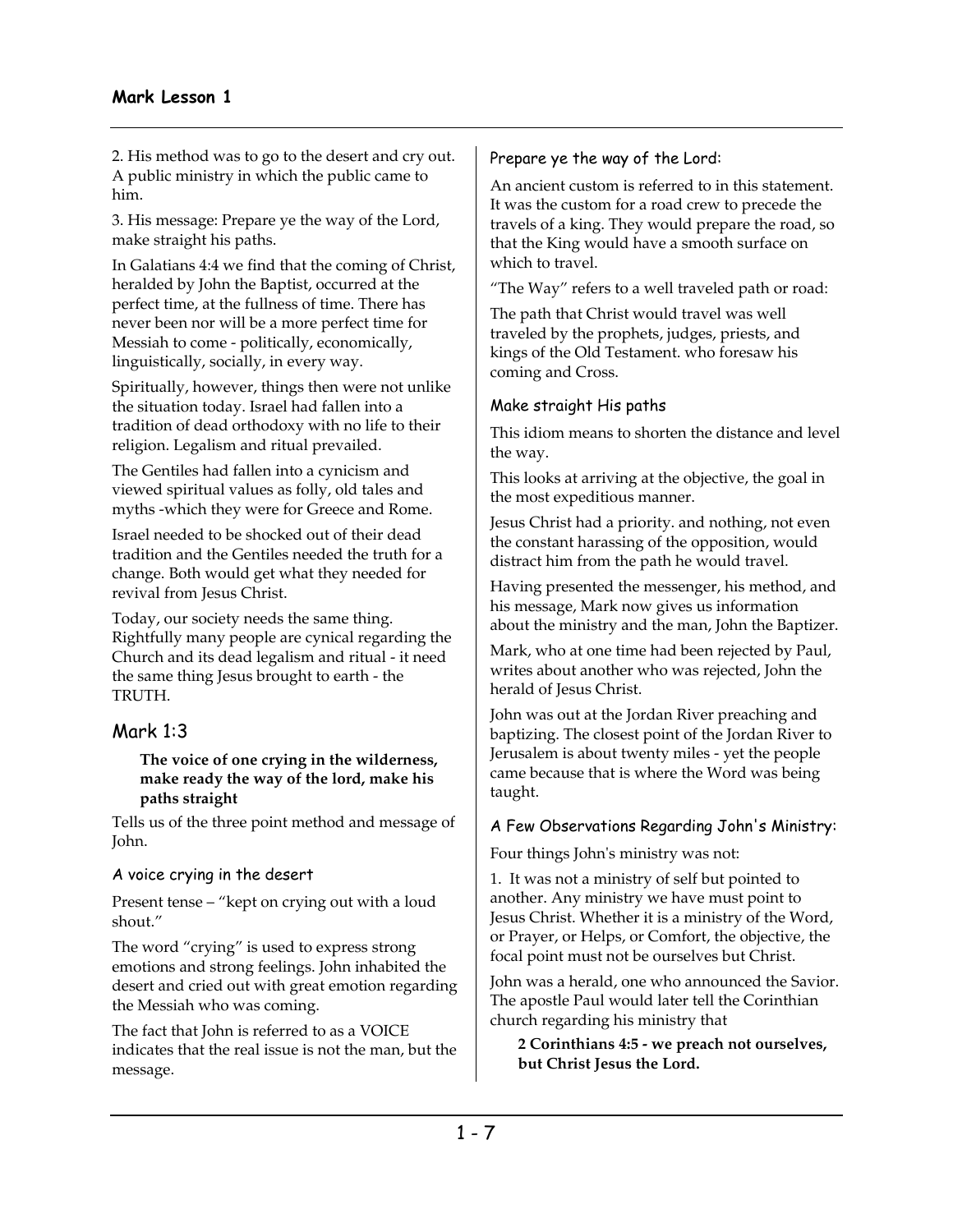Even God the Holy Spirit, the third member of the trinity, does not speak of himself:

**John 16:13 Howbeit when the Spirit of truth, is come, he will guide you into all truth: for he shall not speak of himself; but whatsoever he shall hear, that shall he speak: and he will show you things to come.** 

2. John's ministry did not conform. This was a time when institutional religion was at its zenith in Judea. The Pharisees, the Sadducees, and Rabbis were highly organized and had been functioning according to a human standard for nerly300 years. But their standard, their system, their method, their purpose was false.

John did not do what every other minister did. He did what God wanted him to do.

We are told that organized religion did not like this. John 1:24,25 tells us that the religious leaders traveled the twenty miles to see this preacher and then criticized him because he did not conform.

3. John's ministry was not a ministry of convenience: People had to travel more than 20 miles to get to the place were John was teaching and baptizing.

4. John's ministry was not one of pleasant platitudes but of power:

His message was of the coming Kingdom of God, a kingdom that would come with power. He told the people not what they wanted to hear but what God wanted them to hear.

When the religious crowd came around we are told:

**Matthew 3:7 - he saw many of the Pharisees and Sadducees come to his baptism, he said unto them, O generation of vipers, who hath warned you to flee from the wrath to come?** 

But what was John's ministry:

1. A ministry of prophecy (verses 2,3). John's ministry was spoken of by the prophets 700 years prior to Jesus' Day.

And he gave prophecy regarding the coming Savior (verses 7,8)

2. A ministry of Preaching (verses 4 and 7): He did not discuss, he did not philosophize, he communicated truth.

3. A ministry of Repentance (verse 4): He knew that his preaching must effect a change of mind.

4. A ministry of People (verse 5): His ministry was not to ritual or rules or conventions, but to the people who needed salvation.

5. A ministry of Proper Perspective (verse 7): He realized he was nothing and that Christ was everything. He had a mental attitude of humility.

6. A ministry of Power (verse 8): His ministry pointed the way to the omnipotent Son of God and the power of the Holy Spirit.

Your ministry, according to your spiritual gift and your geographical location is the same ministry.

**Prophecy**: The Bible addresses the act that every believer is equipped to ministry

**Preaching**: You ministry communicates either by your lips or by your life. You communicate truth in how you live.

**Repentance**: When you meet an unbeliever you should have one thought in mind, bringing them to a saving knowledge of Christ, to encourage them to change their mind regarding Christ.

When you meet a believer who is not learning Doctrine on a consistent basis, you should also desire their repentance, their change of mind - to get with God's program.

**People**: No one is called to minister to the walls or the rocks. God is in the business of Saving people and we are to be about our Father's business.

**Proper Perspective**: We are nothing more than servants to the Ruler who serve, Jesus Christ

**Powe**r: Not our power, not our ability, only our availability and using the power that God has provided. That alone will cut it in life.

# Mark 1:4

**John the Baptist appeared in the wilderness preaching a baptism of repentance for the forgiveness of sins.** 

Here is what he proclaimed or preached:

1. A baptism that belongs or goes along with or attends repentance.

Repentance is METANOEW, to change the mind.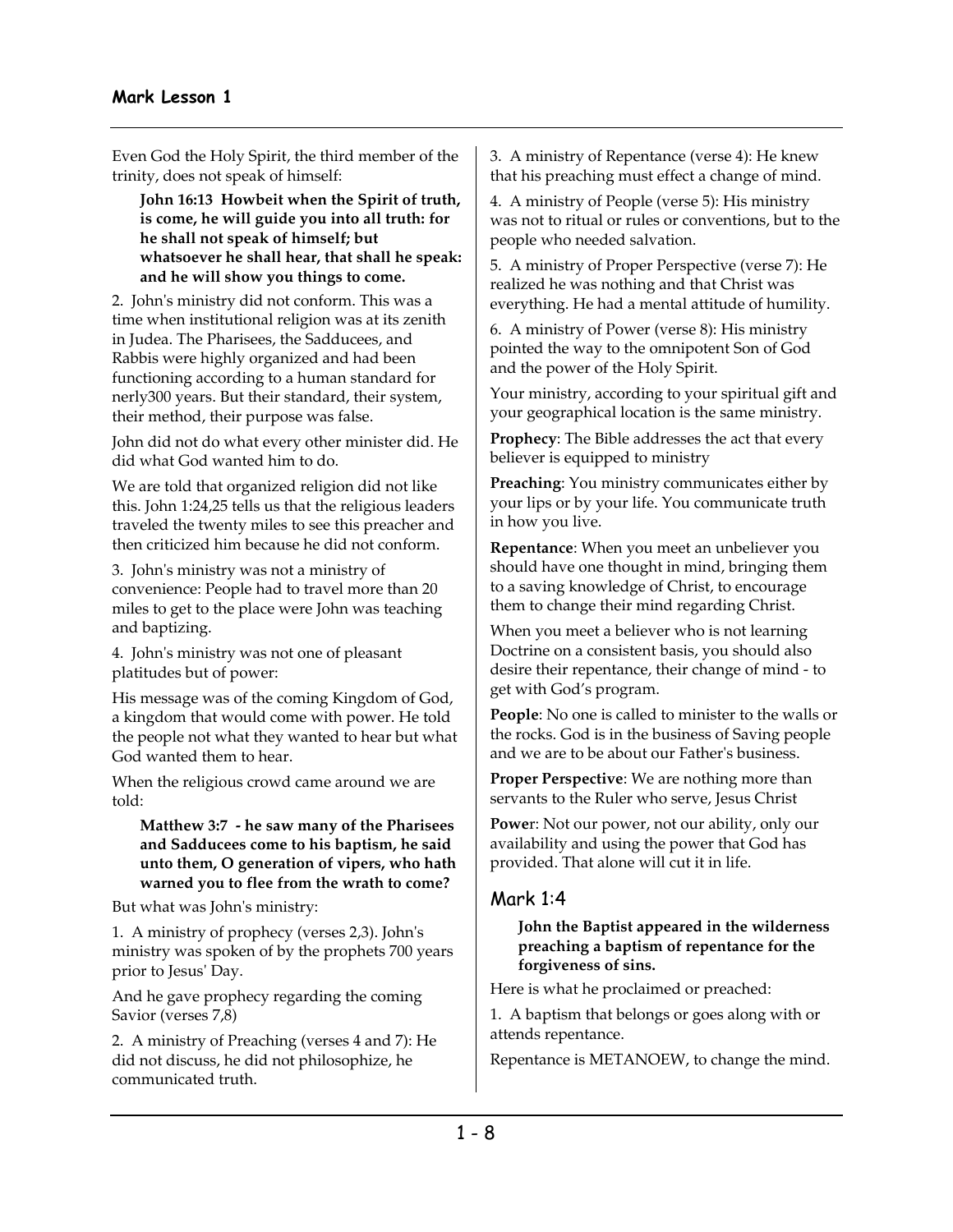This change of mind was demonstrated by those who had already repented (changed their minds) by baptism in the River Jordan by John

2. Second proclamation was looking at or with a view towards the forgiveness of sins.

Elementary to forgiveness of sins is to recognize that you are a sinner. For many of the religious arrogant types in Judea that would be difficult, they indeed thought that they were without sins.

# Ma**r**k 1:5

**And all the country of Judea was going out to him, and all the people of Jerusalem; and they were being baptized by him in the Jordan River, confessing their sins.** 

The people came the 20+ miles to hear John and they did change their minds and they were forgiven of their sins, and they were baptized.

We are told here that they confessed their sins and that word is a little different than the word we have for confess in 1 John 1:9. There, the word means to agree in words with God regarding your sins.

Here the Greek word means to admit, face up to, recognize that you are a sinner in need of salvation.

This word and what these people were coming to grips with is something that we need to face up to today.

No amount of good deeds or works or religion can eliminate the fact that we are sinners.

But Israel's religious leaders had rationalized their sins, had minimized their culpability and rejected responsibility for their own actions - much like people today.

So what did God hit them with to shake them up, to get them to realize the depravity of their position of being lost? BAPTISM!

What we do not see in this passage is the tremendous affront John's baptism was to these people who came from Jerusalem to hear him.

#### BACKGROUND ON JOHN'S BAPTISM:

1. The idea of baptism was not completely new in Israel although the way John used it was new.

2. As early as Genesis 35:2 we see Jacob instructing his family to be cleansed before returning to Bethel.

3. Cleansing by way of immersion in water became one of the parts of the ritual for a proselyte in Israel.

When an unbelieving Gentile believed in Jehovah he would be ceremonially cleansed, similar to baptism.

4. That was for the Gentile but here we have John adding this cleansing, this baptism to his ministry.

He was approaching Israel as though they were Gentiles in need of conversion.

How that must have shaken the sensibilities of these Jews who traveled the miles to the Jordan to hear this new preacher, just to have him tell them they were no better than Gentile unbelievers.

BY WAY OF APPLICATION, what does God have to put in front of us to shake us out of the error of our thinking - a thinking that we are something special and that God should be impressed with us. What is it going to take?

# Mark 1:6

#### **John was clothed with camel's hair and wore a leather belt around his waist, and his diet was locusts and wild honey.**

John's unusual dress and manner of life are mentioned in this verse. In many ways the ministry of John was similar to the ministry of Elijah 800 years earlier. Both men of God preached against the false religions of their days and encouraged people to return to true faith in Jehovah, the Lord Jesus Christ.

Basically, John looked like a mountain man and lived like a mountain man.

# Mark 1:7,8

**And he was preaching, and saying, ""After me One is coming who is mightier than I, and I am not fit to stoop down and untie the thong of His sandals.** 

**I baptized you with water; but He will baptize you with the Holy Spirit.**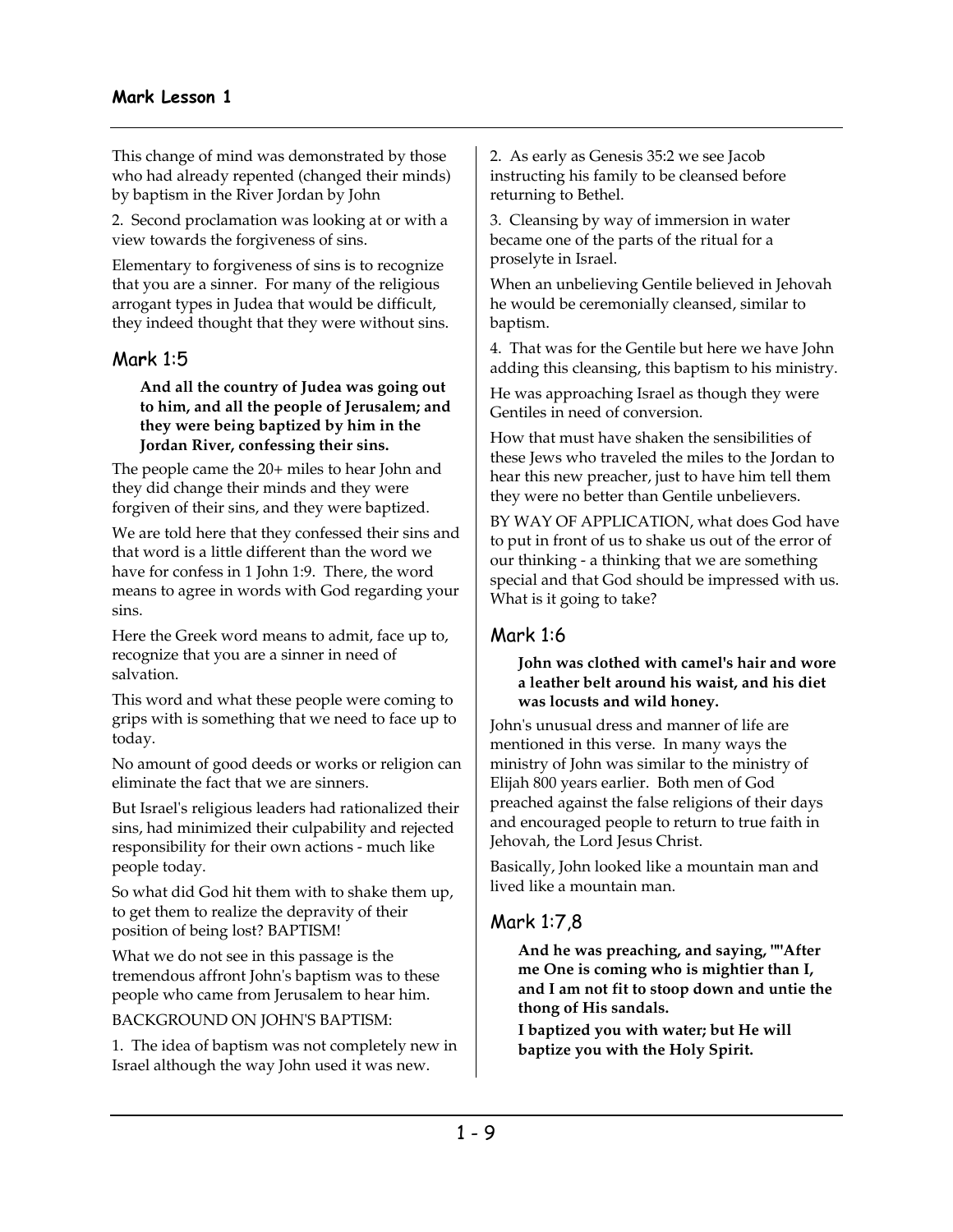The correct perspective and priority of his ministry:

There cometh one mightier than I after me, the latchet of whose shoes I am not worthy to stoop down and unloose. I indeed have baptized you with water: but he shall baptize you with the Holy Spirit.

When in the King James Version you see the word GHOST it is the same as the word SPIRIT and the better translations have corrected this mistranslation.

Here John mentions that real Baptism of the Holy Spirit that occurs at the moment of salvation when the Holy Spirit identifies us with Jesus Christ and we are IN CHRIST.

John was ministering to people by pointing to another, to Jesus Christ - this is the correct perspective of any ministry.

# Mark 1:9-11

**In those days Jesus came from Nazareth in Galilee and was baptized by John in the Jordan.** 

**Immediately coming up out of the water, He saw the heavens opening, and the Spirit like a dove descending upon Him;** 

**And a voice came out of the heavens: You are My beloved Son, in You I am well-pleased.** 

The Baptism of Jesus Christ: why was Jesus Baptized?

1. The baptism of Jesus Christ had nothing to do with sins because the innocent Son of God had no sins.

2. The baptism of Jesus Christ identified the Son of God with the plan of the heavenly Father.

A public attestation at the beginning of His public ministry that he was about His Father's business.

3. This baptism also allowed the herald, John, to announce the beginning of Jesus' public ministry. It showed the people that this is the one John had been preaching about.

4. In Jesus' three fold ministry of prophet, priest, and king, a priest and a king had to be anointed at the inception of their service.

As the only prophet of his day, John anointed the Son of God for service as priest and king in the waters of the Jordan.

MODE: Immersion: Going under the water Jesus said Yes I will die for the sins of the human race. Coming up out of the water he said Yes, I will be raised from the dead to rule forever.

Therefore, the most important aspect of the Baptism of Jesus is that, he was, as he did often, identifying himself with the plan for our salvation.

The divine response is the most important response:

Three things occurred:

1. The heavens rolled back: Greek word is SCHIZO and the beginning and end of Christ's earthly ministry was marked by a SCHIZO.

Here the Heavens are torn apart and when Jesus died on the Cross the veil in the Temple was torn apart from top to bottom (Mark 15:38).

This demonstrates that Jesus Christ is in control of all thing, whether in heaven or on earth.

2. The Holy Spirit descended, like a dove.

The Holy Spirit was not a dove but descended as a dove. The Lord had from His physical birth been indwelled and dependant upon the Spirit but here the Spirit of God is seen by the assembled multitude coming upon Jesus Christ.

3. The Father spoke: You are my beloved Son, in whom I am well pleased.

Six times in the Scriptures we find that the heavenly Father spoke of his pleasure in the decisions of his Son. Each time in reference to his willingness to go to the Cross.

Baptism looks at identification. For John's baptism, identification with the coming kingdom and its king.

For Christ's baptism, identification with the will and plan of the Father.

We may have been baptized with the believers baptism, but do we continue in the reality of that ritual?

Every day we have the opportunity to identify ourselves with Jesus Christ, identify ourselves with the Father perfect plan for our lives - do we?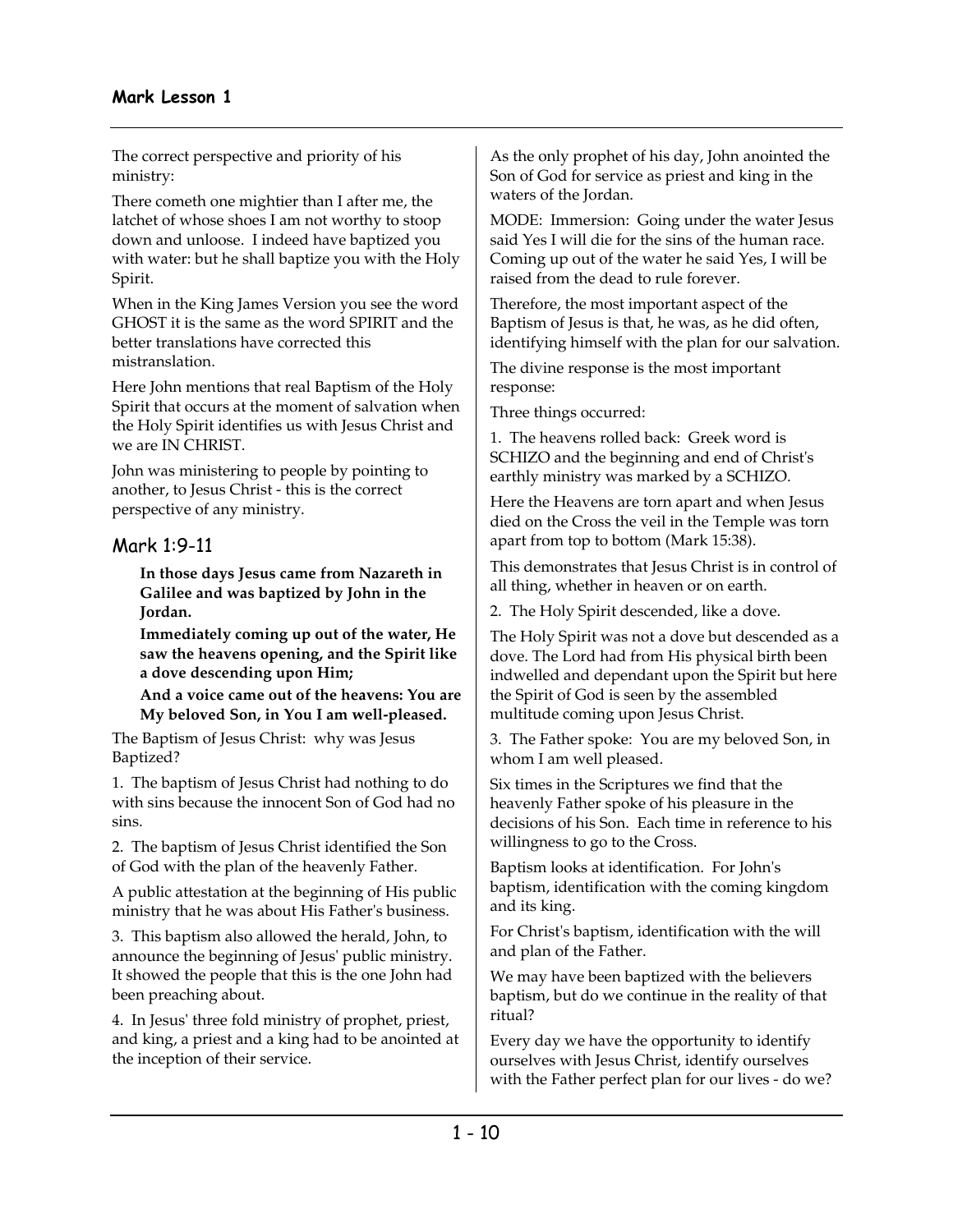What we see in theses baptisms are people who were willing to stand up and be counted as true believers. In their stand they were rejecting the religiousness and legalism of their day - and they were advancing towards a personal relationship with the one who had done everything for them - Jesus Christ

This opening chapter of Mark's Gospel presents us with the account of the emergence of the Son of God onto the scene of history. The chapters serves as a division between his private life and his public ministry.

Three events usher Jesus from the privacy of preparation to the public ministry that will finds its sum total at the Cross:

1. The ministry of John the Baptizer, the herald of Christ

2. The Baptism of Christ: We see Him agreeing to carry out the Salvation Plan and the pleasure this gave the heavenly Father.

3. The Temptation of Christ: The testing of both the humanity and deity of Christ as he sets forth on his journey to the Cross.

We have already discussed the uniqueness of John's ministry. He was, to say the least, unusual.

The final prophecy of the Old Testament., 400 years before the time of Mark, Chapter One, spoke of the prophet Elijah returning to warn the people prior to the judgment of God and the kingdom of God.

John was not Elijah, but his ministry was similar. It was a ministry of warning, warning the people prior to the coming not of the kingdom, but of the king.

That final prophecy in Malachi 4 ends with the curse that was perpetuated from the fall of man.

It is to people under the curse of sin that John came, and it is with people under the curse that Jesus would begin his public ministry.

The banks of the Jordan were not a place for the rich to flaunt their wealth or the wise to display their knowledge or the poor to be brushed aside. This was a place of common ground and the only common denominator was that these people knew they were sinners in need of a Savior.

Back in Jerusalem, the religious institutions were at their highest. The Temple activity was in full swing . . . yet it was not there that Jesus went to begin his public ministry.

**Principle:** Jesus chose to be with the positive receptive believers. He was even baptized in the same waters of the Jordan as they and with them witnessed the approving signs from His Father in Heaven.

QUESTION-**Application:** Where would Jesus be today if he were to come from heaven to earth. Would he be in a church? Which one? He would be with those who are serious regarding life and to be serious regarding life you first have to be serious about your faith.

The Church today must be a place of common ground and the only issue is: What think ye of Christ?

#### **At His baptism Jesus shared the approval of His Father with those who would be His followers:**

The final and most spectacular event was the voice of God, booming from heaven saying:

#### **This is my beloved son in Whom I am well pleased.**

God the Father was pleased in heaven by that which was done on earth. Although omniscience and having knowledge of this event from eternity past, that pre-knowledge did not diminish in any way the historical event.

As Jesus entered the waters of the Jordan he was adding his volition, his free-will, to the plan of God. He was saying yes I will die for man, yes I will be raised from the dead for the church.

Jesus volition was in view and it was his volitional decision that pleased the Father.

# The Volition of the Humanity of Christ

While the volition of Jesus Christ was, from his birth to his physical death at all times set towards the will of God the Father there are certain instances revealed in the Gospels in which volition is in view.

Four times we see Jesus making a decision to set His will to completing the plan of the Father:

1. At His birth: Hebrews 10:5-10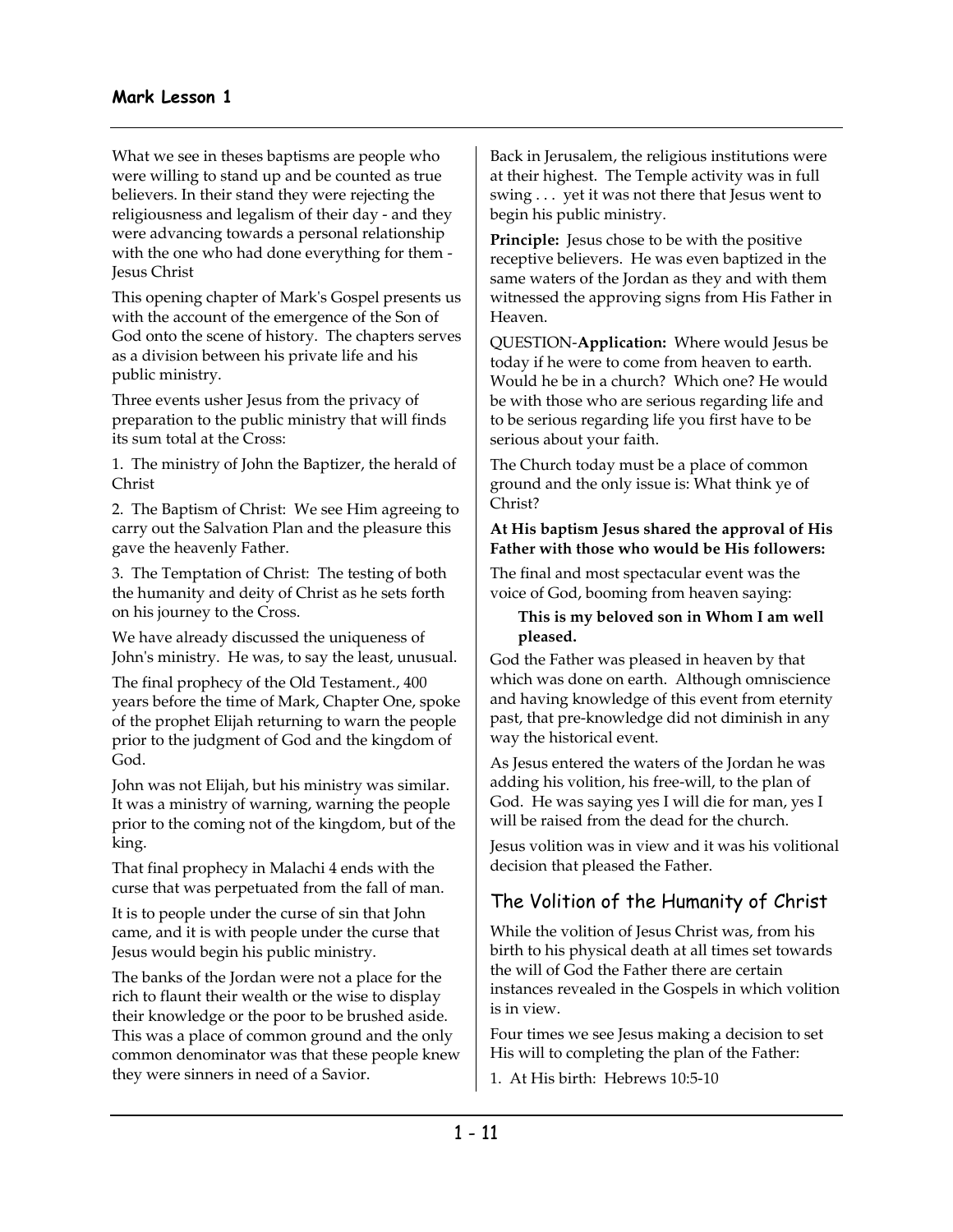Christ is unique and we do not often consider that he volitionally decided to be born. As ever existing God he chose to humble himself, really humiliate himself, and become man. The creator became the creation. The divine person took on human form.

2. Luke 2:41-49 Jesus at the Temple with the Rabbis:

At the age of twelve we see an incident that shows us that Jesus chose to grow in doctrine.

He stayed at the Temple and notice that even the learned men of Israel were astonished at his understanding and his answers.

These two responses included the application of wisdom and the academic facts of the Scriptures.

We see that Jesus adds: Do you not know that I must be about my Father's business, or affairs.

Here at the age of twelve we see that his volition had been set on learning the Word and would be set upon the business of His Father.

3. At His Baptism: As we studied last week, the baptism of Christ by John at the Jordan demonstrated Jesus' volitional decision to fulfill the will of God.

He set his focus upon the Cross and the Kingdom and publicly displayed his willingness to minister the will of His father.

In this the response of the Father: This is my beloved son in whom I am well pleased.

4. The final portrayal of the consistent positive volition of Christ was on the eve of His crucifixion, in the garden of Gethsemane.

At that time of great trial, as he faced the total unknown of sin and judgment for sin and separation from His Father he set his will, even then, about His Father's business.

Matthew, Mark, and Luke all record this greatest prayer of human volition:

**Luke 22:42 Saying, Father, if thou be willing, remove this cup from me: nevertheless not my will, but thine, be done.** 

When Jesus raised his head from prayer he looked at the Cross upon which his death would come, but he also looked beyond that hill of Calgary to

the Kingdom and the subjects of that kingdom and you and me - and there was no question that his will would be about his Father's business.

In these events we see the consistent volitional decisions that Christ made as he carried out the will of God.

His earthly ministry is a pattern, an example, a prototype for us.

**John 13:15 For I have given you an example, that ye should do as I have done to you.** 

**1 Peter 2:21 For even hereunto were ye called: because Christ also suffered for us, leaving us an example, that ye should follow his steps:** 

**Romans 8:29 For whom he did foreknow, he also did predestinate to be conformed to the image of his Son.** 

Let me give you two points of comparison regarding the volitional decisions of Christ and our volitional decisions:

1. Every day, every moment of every day, Jesus' will was set towards accomplishing the plan of God.

In the same manner, our volitional decisions come into play every day.

One of the great failings of the church is to seek a one shot decision on the part of believers.

While salvation, entrance into the Christian Life is a decision that is made once and for all, the Christian way of life. is lived daily by the believer.

**Luke 9:23 And he said to them all, If any man will come after me, let him deny himself, and take up his cross daily, and follow me.** 

2. While we must make correct decisions every day, there are also some very important decisions every believer must make in his life. These vital, essential, important decisions are parallel to the times we examined when Jesus' volition was tested and presented in the Scriptures.

As there were four times in the life of Christ that he made correct essential decisions, there are also four times in our lives when we make decisions that are critical to our life now and life in eternity:

**Our essential volitional decisions:**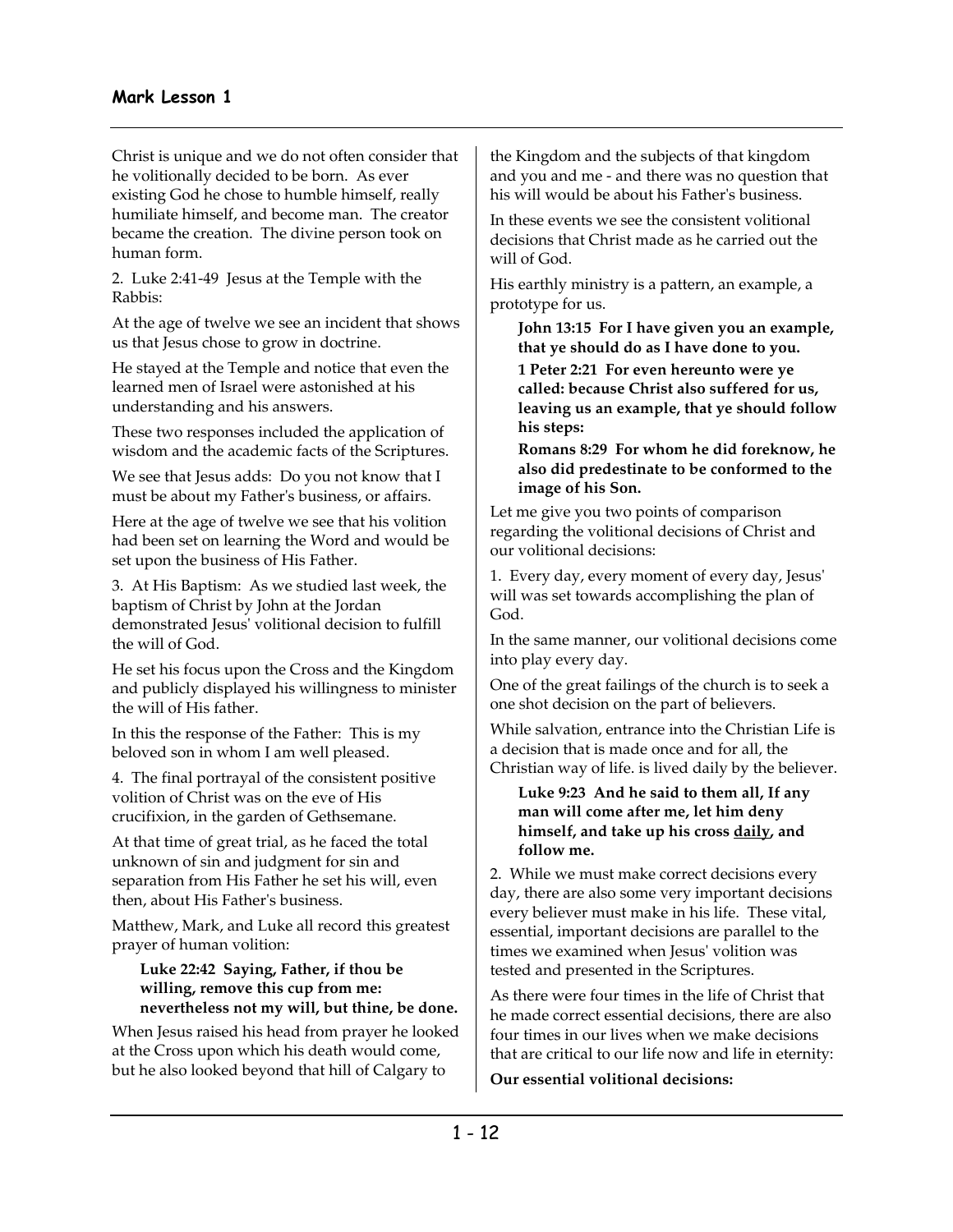1. As the eternal Son of God decided to be born into the human family, we must all make a decision to be born-again into the Royal Family of God.

This is a decision every member of the human race must face. Are you going to be saved by the work of Christ alone? There is no other way of salvation but by the Cross.

While this decision to be born humbled Christ, the decision to be born again exalts us, we are saved, secure the title of Christian, and are placed forever into union with Christ.

As this decision by Christ at his physical birth pleased the Father, the Father is pleased when men are born again by believing on his son.

2. When Jesus was twelve and tarried behind at the Temple he expressed two volitional decisions that he consistently made:

FIRST he demonstrated a separation from earthly relationships and set as a priority his spiritual relationships.

**Matthew 10:37 He that loveth father or mother more than me is not worthy of me: and he that loveth son or daughter more than me is not worthy of me.** 

In the same way we must come that point in our lives where we make a decision regarding who and what is really important. Family, parents, children can be a distraction to spiritual growth. Have a proper perspective and priority.

ALSO WHILE AT THE TEMPLE Jesus demonstrated what was truly important in life . . . the Word of God.

**Luke 2:47 And all that heard him were astonished at his understanding and answers.** 

His decision was to understand, learn, and apply the Word of God.

**Luke 2:52 And Jesus increased in wisdom and stature, and in favor with God and man.** 

IN THE SAME WAY WE MUST set the Word of God as the priority in our live, learn it, understand it, apply it.

Only then can we be about our Father's business.

3. At Jesus' Baptism, he make the decision to minister. That was the advent of his public ministry and he made the decision to apply doctrine not only to self but to others in ministry.

This pleased the Father, and it pleases the Father when we make that decision to minister to others. All believers have the ministry of witnessing, every one of you can extend yourself and the doctrine you have within you soul to others . . . in help in a time of need, in comfort and encouragement, in prayer.

These first three decisions could be summarized by three words:

SALVATION ---- GROWTH ---- MINISTRY

But there is one additional decision:

4. In the garden on the night before the Cross, Jesus prayed a pray that every believer should have as a goal.

To pray this prayer takes a volitional decision but it is preceded by much more than that: It requires the time it takes to mature in the Word of God.

Jesus prayed: Not my will but thine be done.

IN HIS HUMANITY he had come to the point of knowing that the greater reality of life was the will and the word of God.

His trust, His faith, His whole life was wrapped up in the Word.

CHRISTIAN: You need to set a goal and that goal must be to set your feet solidly upon the high plateau of maturity, Jesus reached that goal when on his knees in the garden.

We need to make proper decisions every day and there are times that we have critical decisions to make that will determine our:

SALVATION ---- GROWTH ---- MINISTRY

But all of that works towards a goal of being mature in Christ. You can join ranks with Christ in the garden, saying "not my will but thy will be done."

## **Mark 1:12,13**

**Immediately the Spirit impelled Him to go out into the wilderness.**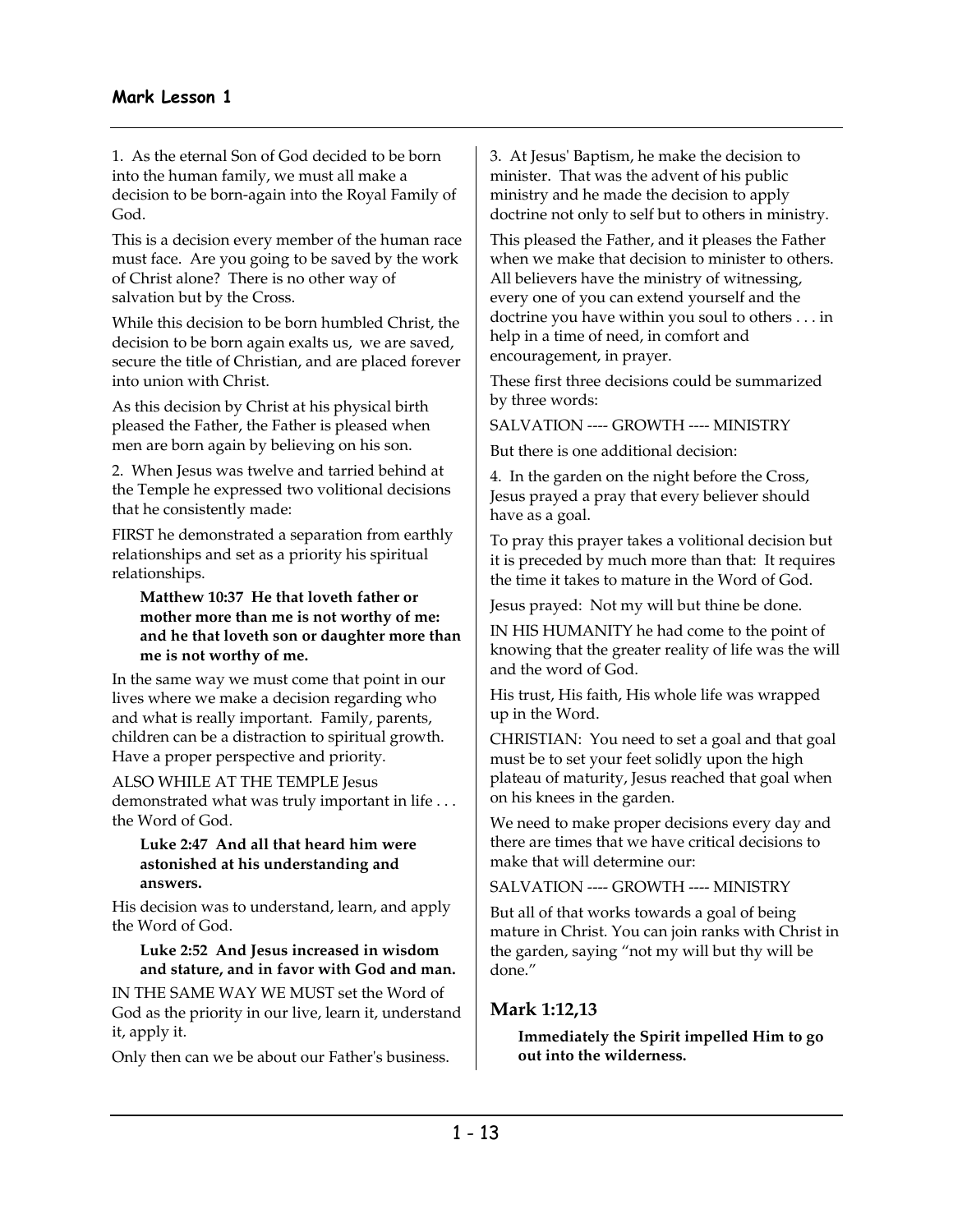**And He was in the wilderness forty days being tempted by Satan; and He was with the wild beasts, and the angels were ministering to Him.** 

A more complete description of the temptation of Christ is given in Matthew 4, so refer to that chapter for the following discussion.

The account in Matthew begins with the word THEN, this is TOTE, which tells us to consider the context.

Prior to this we have the Baptism of Jesus where He, in his humanity agrees to do the will of the Father and the Father encourages him by saying This is my beloved Son in Whom I am well pleased.

This reception of great spiritual blessing is now followed by intense attack.

**Application:** We will find that Satan loves to attack on the heels of our spiritual victories.

He was led up by the Spirit to be tempted by the Devil.

Jesus, in His humanity, was led by the Spirit. He did not depend upon his own human ability nor upon His divine attributes but upon the power of the Spirit. The same power that is available to us.

Satan, who is called by more than 10 different names in the Bible, is very shrewd. He is going to tempt Jesus' humanity with the purpose of trying to get him to act independently of Divine will.

Christ depended upon the other two members of the Godhead and Satan wanted him to depend upon self or upon him.

If he could get Jesus to depend upon self or Satan he could call a win in the Angelic Conflict by eliminating the Savior who had been promised to take away all sin from the fall of man to the last sin of the Millennial age.

Satan's strategy for attacking Christ is the same as his strategy for us. Satan wants us to be independent from God, rather that dependent on God, to follow Satan rather than to be led of the Spirit.

THE FIRST ATTACK: Since you are the Son of God, say the word and these stones might become loaves of bread.

If you have been fasting for 40 days and nights you are hungry. The purpose of fasting is to set aside the normal activities of life in order to concentrate on the intake of the Word of God. Jesus had been taking in Doctrine for 40days and nights.

He responded with the Word of God: Our primary weapon:

But he answering said: It is written (Deut. 8:3) Man shall not live by bread alone but by every word that proceeds from the month of God.

Jesus was attacked, tempted, but used the weapon of the Word of God.

ATTACK NUMBER TWO:

Since Jesus quoted Scripture, Satan decided to get into the act also.

He quotes an Old Testament prophetic promise given to the Messiah of Israel in Psalm 91:11,12

If thou be the Son of God, cast thyself down: for it is written, He shall give his angels charge concerning thee: and in their hands they shall bear thee up, lest at any time thou dash thy foot against a stone.

NOTICE: This is Satan quoting Scripture but applying it incorrectly.

**Principle:** Quoting a verse can be done by Satan, an unbeliever, a reversionistic believer, an apostate, a heretic. The words are not magical.

What is Supernatural is the correct application of the promise, the principle, the precept.

Jesus answers the incorrect application with a correct application:

He quotes Deuteronomy 6:16, "Thou shall not tempt the Lord thy God."

THE FINAL ATTACK: The Kingdom without the Cross:

Here is a very subtle attack. It was the deity of Christ who created the world. It will be Jesus Christ who will rule the world in the Millennium Age.

Satan makes a legitimate offer of the world, Satan is the prince, the ruler, the god of this world.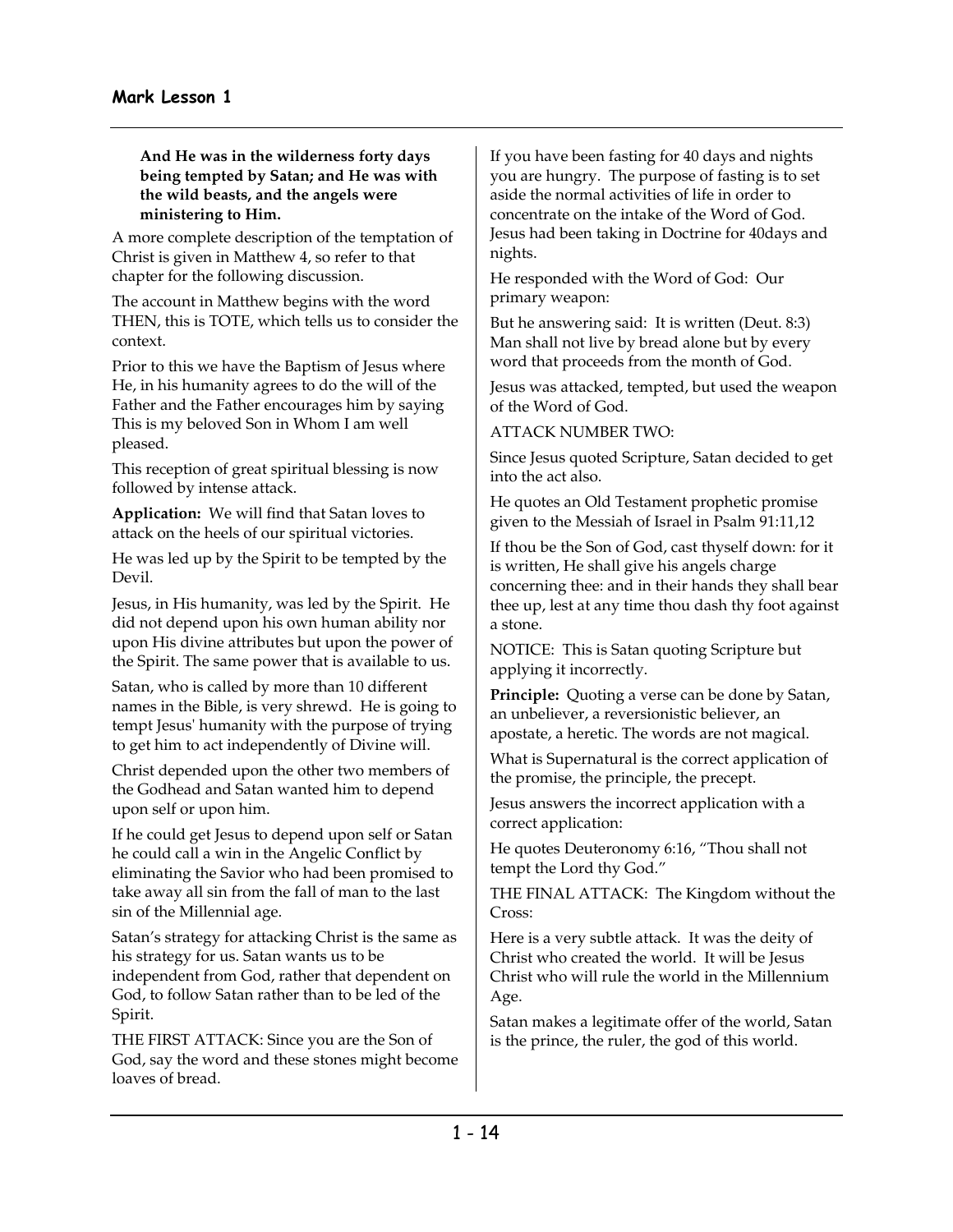An offer that says take it now, the easy way, why go through the pain of sacrifice, of dying for the sins of man. Forget man, you can rule them right now.

But them Jesus commands Satan to GO!

And again uses the weapon of the Word of God:

Deuteronomy 6:13 and 10:20, "Thou shall worship the Lord thy God and Him only shalt thy serve.

THE VICTORY:

Satan leaves and angels come to minister to the humanity of Christ. Beautiful in the Greek: "And behold, angels approached and ministered to him.

IN THE TEMPTATIONS WE SEE JESUS TEMPTED IN THREE AREAS and resisting temptation by three weapons available to every believer

- a. Relationship with the Holy Spirit, Mt 4:1-4.
- b. Relationship with the Word of God, Mt 4:5-7.
- c. Relationship with the plan of God, Mt 4:8-10.

IN EACH TEMPTATION JESUS used a weapon of warfare that would be given to the Church:

He depended upon the power of the Holy Spirit to sustain him physically; we depend upon the Holy Spirit to sustain us in all things.

He trusted in the Word of God in His soul as we must know the Word, direct our faith to the Word, and trust in the Word.

He made a right decision regarding the plan of God. He chose the Cross and the Kingdom - just as in our decision making we must choose the Cross for salvation and then:

#### **Matthew 6:33, " Seek ye first the kingdom of God, and his righteousness; and all these things shall be added unto you.**

As Mark writes of the Savior he is presenting stories about the earthly ministry of Christ. He is not complete nor comprehensive but selective as he paints a portrait of the Ruler who has come to Serve and the Servant who will Rule.

Between the times of verses 13 and 14 in the first chapter of Mark, we have a break of more than a year, about 15 months, during which time Jesus ministered in Judea and near Jerusalem.

## **Mark 1:14**

#### **Now after John had been taken into custody, Jesus came into Galilee, preaching the gospel of God,**

Upon reading this you may think that Jesus was going off to a safer haven - but that is just the opposite of what he was doing.

John the Baptizer had been imprisoned and would later be beheaded by Herod Antipas, son of Herod the Great. And Herod Antipas was the Tetrarch of Galilee.

Therefore, Jesus did not go north to escape what had happened to John, but rather, went right to the place of the problem.

John had been ministering in Galilee while Jesus was in Judea and it was in Galilee that the Roman ruler of Galilee illegally arrested John.

The RESULT of John's ministry was that he was arrested. But someone else was to come to his street corner in Galilee.

# **Mark 1:15**

#### **And saying, The time is fulfilled, and the kingdom of God is at hand; repent and believe in the gospel.**

This tells us what Jesus did when he went to Galilee: Jesus went to Galilee and continued to proclaim the same message that John had proclaimed - repent - and believe the Gospel.

**Principle:** John and Jesus functioned as a team. We see here a principle of teamwork under the direct guidance of God.

Now John and Jesus may have not even seen each other after the time at the Jordan, but God was leading and directing both and their ministries were actually one ministry of proclaiming the Gospel.

God allowed John to be imprisoned and then lead Jesus to pick up where John left off in Galilee.

**Application:** Christian service, ministry, the exercise of your spiritual gifts, all function in the framework of a team. Sometimes you may have contact with other team members, other times you will not..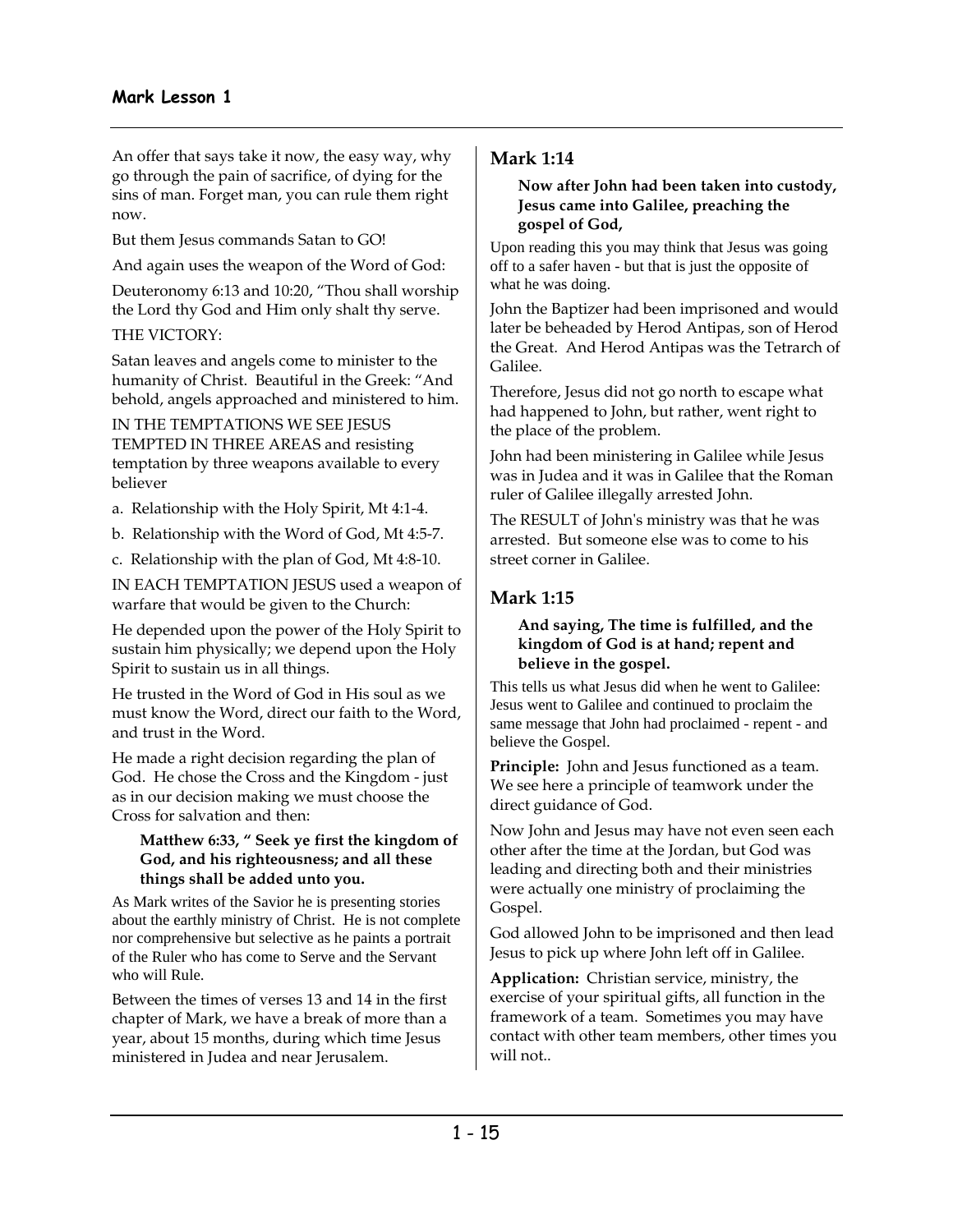At verse 15 we also have a summary of the MESSAGE:

We have in this proclamation two declarations and two commands:

FIRST DECLARATION: The time is fulfilled. The word for time here is significant in that it refers to an epoch of time rather than chronology.

This might be translated the time is right, rather than the time has come.

Conditions existing in the world at that time make it a perfect time for the Messiah to come.

Later on Paul is going to refer to this perfect time in Galatians 4:4 by saying:

**. . . when the fullness of the time was come, God sent forth his Son, made of a woman, made under the law.** 

**Principle:** Proper timing is as essential as proper procedure. Jesus' timing was perfect.

2. SECOND DECLARATION: The Kingdom of God is at hand. Jesus was the Messiah, the king of Israel, and the offer of the kingdom would be made to Israel - but they rejected the king and the kingdom.

John would say of this in John 1:11 That Jesus came unto his own, and his own received him not.

However, from that rejection, the Gospel went forth to the Gentiles and the Church Age began and well, here we are.

**Principle:** The lack of expected results should never interfere with proper timing and proper doing.

We may have one result in mind, God may have another - and His plan is far better.

3. FIRST COMMAND: Repent. Prior to belief there must be a change of mind. This is not regret nor is it cleaning up your act. To repent means to have a change of mind.

The people of Galilee had to have a change of mind regarding the Gospel, the truth of God.

For 400 years the people of Judea and Galilee had been forming opinions about God and the Messiah. But now the Messiah was here among them, and many of their opinions were wrong they need to change their minds.

**Application:** In like manner today we have a lot of opinion about God, who He is and what He is doing. We need people who are willing to repent, change their minds away from the opinion and to the fact. And that fact is given to us in the next command.

4. SECOND COMMAND: Believe the Gospel. In the Greek text, believing is the verb form of Faith. These concepts are transitive and demand an object.

Believe in something, have faith in something.

That something can be either right or wrong but here the object is given.

Believe in the GOSPEL: The Greek word from which we get Evangelism, EUANGELOS or "good message."

That good message is the same good message we share today, Believe in the Lord Jesus Christ and thou shall be saved.

This was the message of Jesus and this had been the message of John. Now that John was off the field of ministry, Jesus took up where he left off. That is teamwork and that same teamwork exists today as Jesus is off the field of ministry, seated at the Father's right hand, and we take up where He left off, with the same message.

THAT IS ONE TYPE OF TEAMWORK but in the next five verses we see another type of teamwork. Jesus, in calling his disciples formed a ministry team that would spend the next two years with Him in service and ministry.

# **Mark 1:16-20**

**As He was going along by the Sea of Galilee, He saw Simon and Andrew, the brother of Simon, casting a net in the sea; for they were fishermen.** 

**And Jesus said to them, Follow Me, and I will make you become fishers of men.'' Immediately they left their nets and followed Him.** 

**Going on a little farther, He saw James the son of Zebedee, and John his brother, who were also in the boat mending the nets.**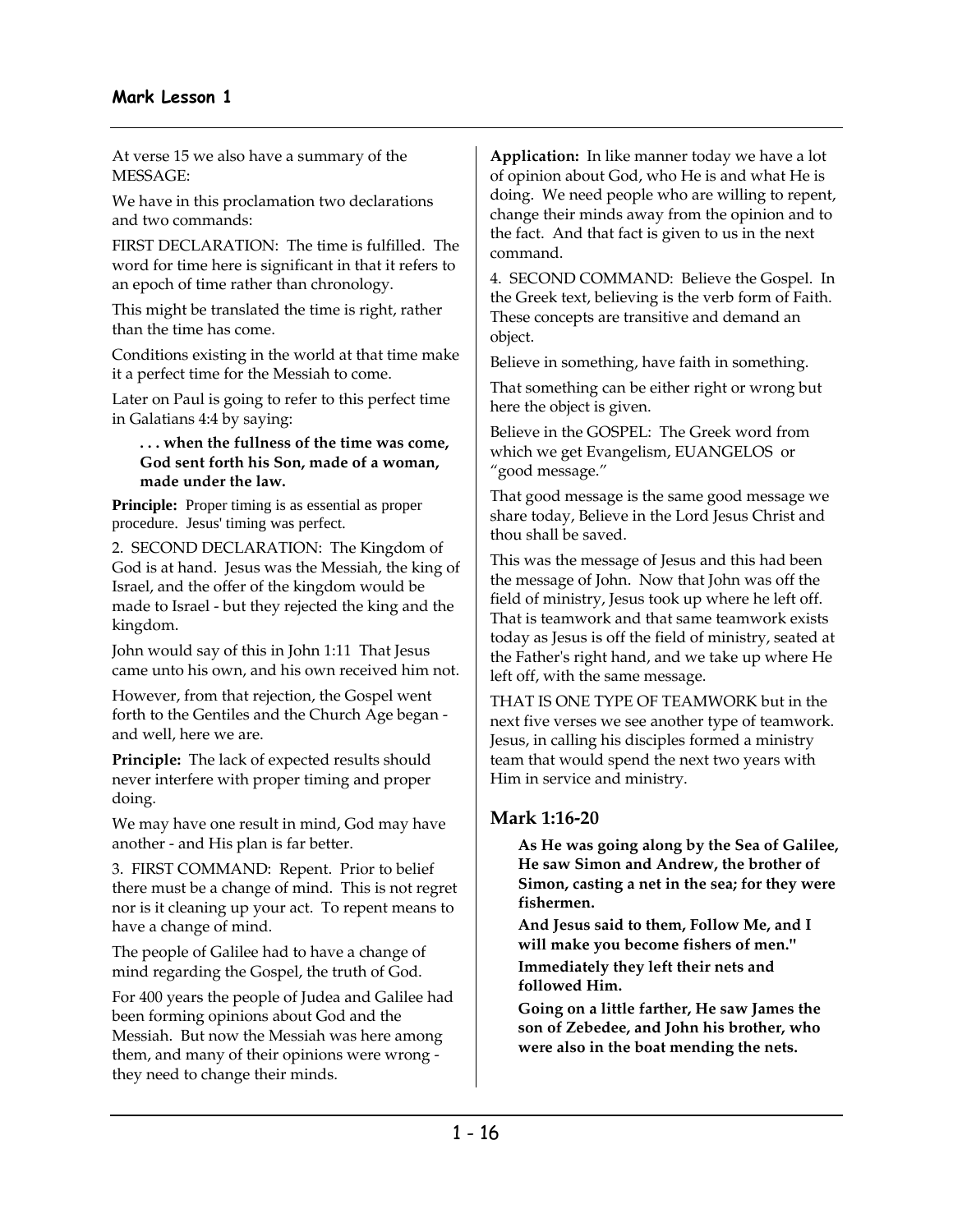#### **Immediately He called them; and they left their father Zebedee in the boat with the hired servants, and went away to follow Him.**

The calling of the disciples occasions some confusion in the biblical account because of the relating of the various and numerous calls of the disciples.

In John 1 the calling of the disciples was a call to believe in Christ unto salvation

A year later in our passage, we see a call to follow Christ and become his disciples, his students. Here the emphasis is on learning and growth.

In Mark 3 (also Matthew 10 and Luke 6) we have a final call of the Twelve disciples which was a call to ministry.

These three calls of the disciples parallel the three critical decisions that we studied previously, decisions we make for -

SALVATION - GROWTH - MINISTRY

So here in Mark 1 we are seeing a call to growth in Christ as his disciple, as a part of his team.

Here we have the call of Simon (Peter), Andrew his brother, James, and John (writer of Gospel of John and the youngest disciple).

We can observe seven principles in the calling of these disciples:

1. These four were all busy doing their jobs where they were. We are told they were fishermen by trade and they were busy at their trade.

**Principle:** You must first be busy where you are before you can expect to busy where you wish to be. Too often we live only looking ahead, we need to be busy right now. Too many people wait on the Lord by doing nothing.

SECOND **Principle:** When God seeks someone to use for a special mission, he finds the person who is already busy where he is and with what has been entrusted to him.

2. Jesus, whom they had already known and traveled with, gave them a short precise order:

Come after me - DEUTE OPIOW, Join with me, stay with me

**Principle:** Our orders in the Christian way of life. are not complex but precise - stick with the Lord Jesus Christ.

3. With the orders Jesus gave them a promise.

I will make you to become fishers of men.

Jesus related a future promise to them in terms that they understood, fishing. The use of the two verbs indicates that this would be a process that would take time. But it will occur:

**Principle:** The promise was long range but these men saw its value and went with Jesus Christ. There is great promise in following the Lord Jesus Christ.

4. Immediately they left their nets and followed him.

There was no discussion, no committee meeting, no inquiry as to contract or length of service, they knew Jesus Christ and that was all that mattered.

They left a very profitable business for a greater prophet, Jesus Christ.

**Principle:** They put the spiritual opportunity of being with Jesus Christ over and above everything else. They immediately grabbed the opportunity.

5. With James and John we see two fishermen by trade who are not fishing. They are mending nets.

**Principle:** James and John saw the value of proper preparation and of taking care of what they already had.

Spiritually, Jesus in calling them would make them menders of people.

That same word for mending nets is used for the ministry of the word in Ephesians 4:12

For the perfecting of the saints, for the work of the ministry, for the edifying of the body of Christ:

6. James and John left their father Zebedee to follow Jesus:

**Principle:** They put family and the profits of business all secondary to being with Jesus Christ.

They left family for a royal family. In Mark 3:32- 35 the mother of Jesus along with his brothers and sisters sought him and he responded by saying -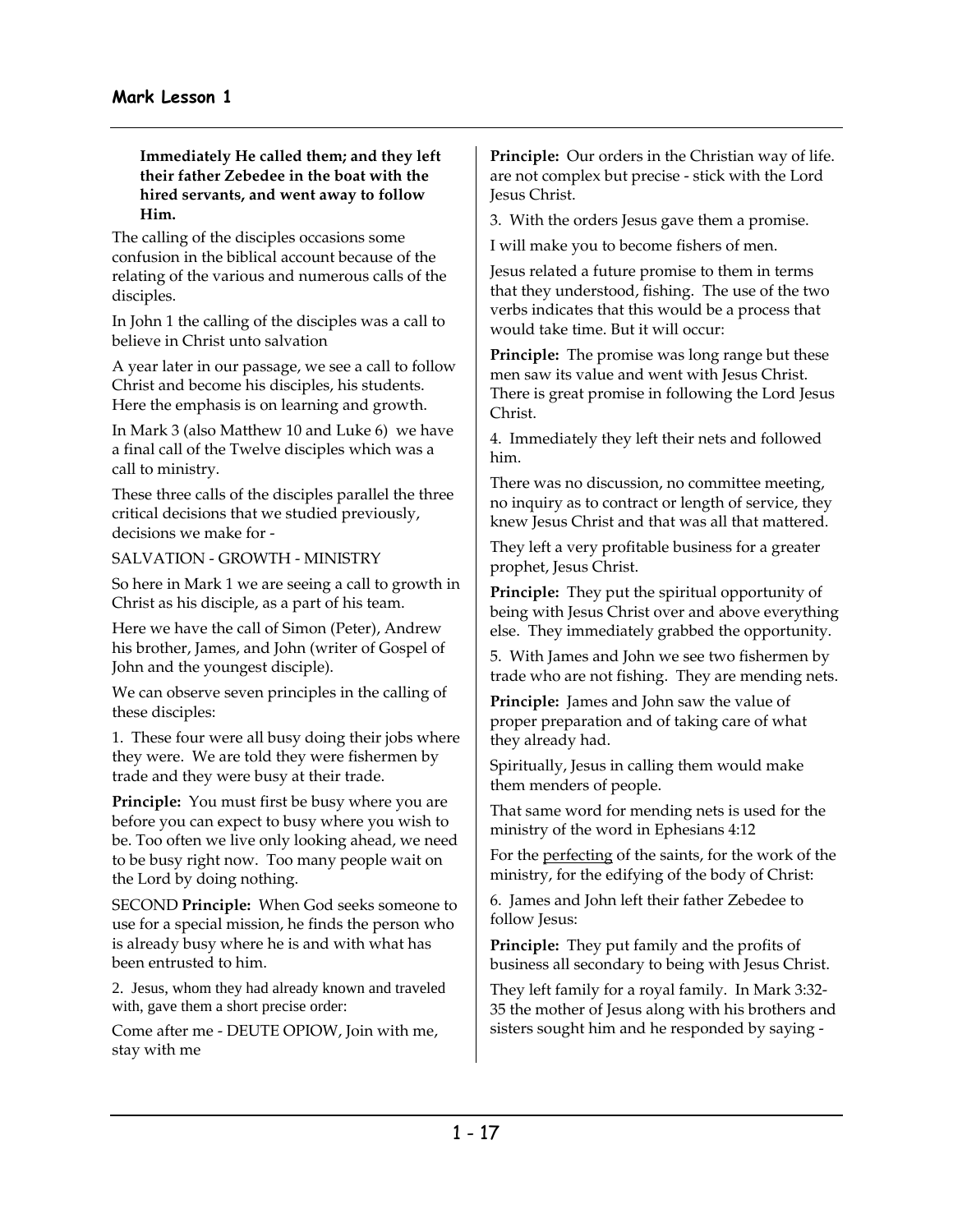**Who is my mother, or my brethren? For whosoever shall do the will of God, the same is my brother, and my sister, and mother.** 

7. The last principle looks at the ones left behind. James and John left the hired servants in the boat.

**Principle:** Being a follower of Christ is not a job you are hired to, no hired servants but willing followers, disciples of Jesus Christ.

The call of Peter and Andrew, James and John began the formation of a team that would eventually number twelve.

These were called and chose to follow the Lord Jesus Christ, but not everyone who was called chose to follow him.

#### **Matthew 22:14 For many are called, but few are chosen.**

Just as there were three calls extended to the disciples Jesus Christ extends three calls to us:

A call to Salvation

A call to Growth

A call to Service.

## **Mark 1:21**

#### **They went into Capernaum; and immediately on the Sabbath He entered the synagogue and began to teach.**

In previous verses we saw that Jesus, more than a year into his public ministry, was beginning to put together a ministry team. He called Peter, Andrew, James, and John.

Between verse 20 and 21 we have a number of things that happened over a period of weeks that are recorded in other Gospels: e.g., the sermon on the mount, the call of some of the other disciples, and the reason Jesus and his ministry team moved on to Capernaum, his rejection at his home town of Nazareth at which time he said a prophet is not without honor except in his own town and among his own people.

The loss to Nazareth would be a tremendous gain to Capernaum, a city where Jesus would spend more time than any other city, a place of more miracles, more parables, more teaching than anywhere else.

In ancient Israel, the people of God gathered for worship on the Sabbath, Saturday morning.

The Talmudic Rabbis had taught the people to hurry to the synagogue taking brisk steps and return home slowly, taking leisurely steps. The Rabbis had a lot to say about conduct during the Sabbath and the people's attendance at the Synagogue.

During the time that God was not sending Prophets to speak to his people, the whole concept of the Rabbis and the synagogue arose.

The initial idea was good: An established place where people could come and learn the Word of God from men who had dedicated their lives to teaching . . .

But as with many things, man's viewpoint soon entered in and the synagogue service became regulated, complex, and empty.

MEN LOVE TO CONTROL, TO INFLUENCE, to regulate. Even in Jesus' day men could not stand the simplicity of the synagogue. One way to control was to add superfluous activity and order to the service.

Soon formal prayers were introduced, prayers written by men Next, someone wrote a Jewish creed and that became mandatory. No less than six benedictions eventually became part of the service. And then the concluding eulogies spoken every week the same way

In addition to control through regulation and formality, there was also control through complexity. They made the service so complex that nothing was really accomplished and no real teaching ever went forth.

No less than seven men would be called upon to read portions of the Law and the Prophets. This was followed by a message but usually given by a scribe or a distinguished visitor. In both Matthew and Mark we read about teaching that is described as the Scribes taught.

How did the Scribes teach, well, certainly not with authority. They would give the opinion of others regarding a certain passage. Often these opinions would number into the hundreds. This Rabbi says this - that Rabbi says that, and so on and so on.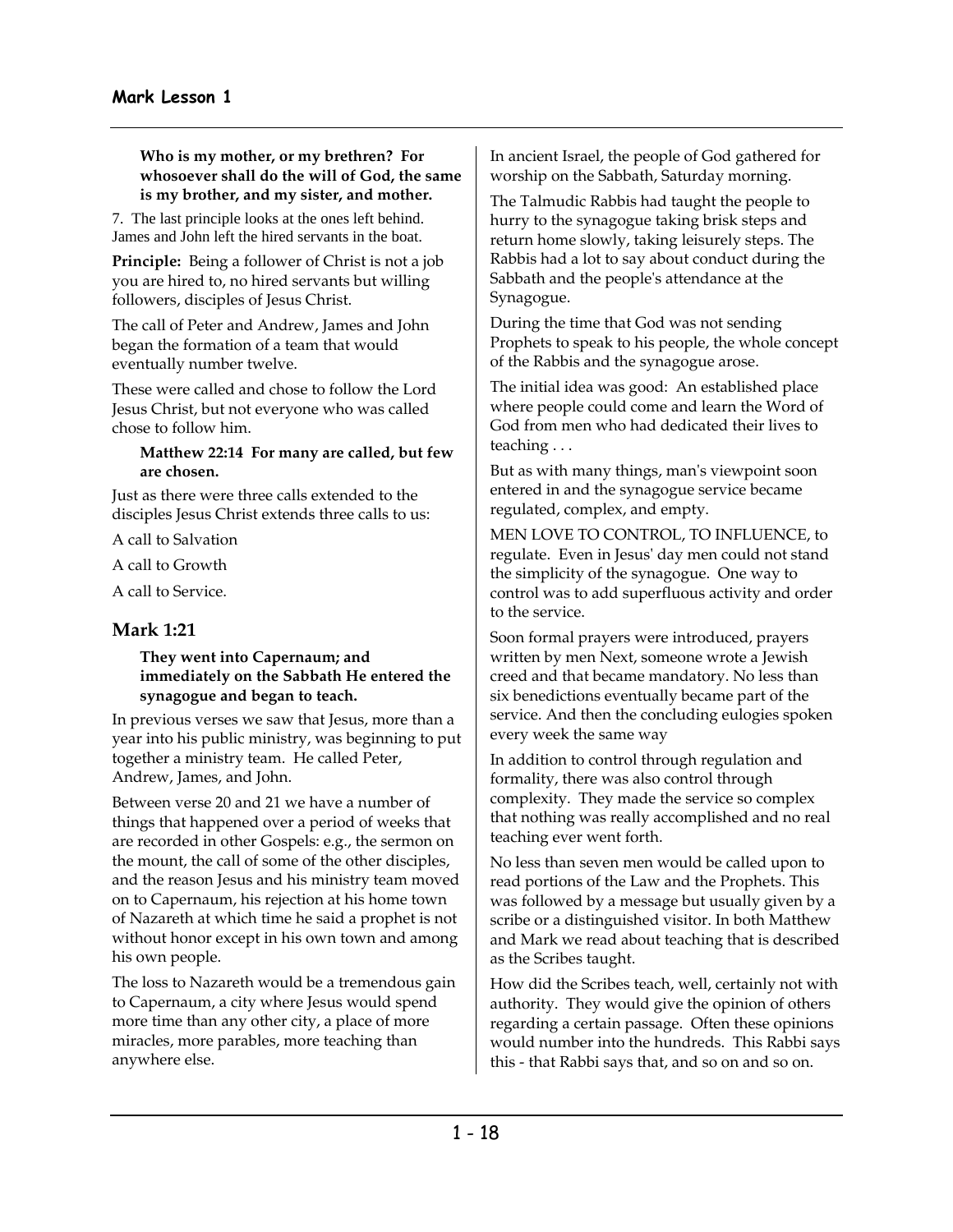After the message the congregation could ask questions, and we will see in Mark 1 what happens during this question and answer period.

Is there something similar today in which God's people are gathering together on a weekly basis to engage in some complex type of activity where formality and opinion dilute the truth that is found in Jesus Christ?

THE CHURCH, it has been said, has become many things today. It has become a place of meeting where friends gather to meet with friends. It has become a social club where people who reject the normal conventions of social activity find a refuge. A place for ball, bingo, and other games. The church has become a place to put young people when you do not want them on the streets. It has become an organization with all its attending power struggles, petty controls, and machinations. The church has become a news service an opinion market where views are assimilated and speculation is promoted. Indeed the church has become so many things it has lost what it was intended to be - the simple place where Christians gather to learn God's word and worship their heavenly father.

The synagogue of Israel had also lost it simplicity and now it was many things but no longer a place of true worship and learning.

## **Mark 1:22**

#### **They were amazed at His teaching; for He was teaching them as one having authority, and not as the scribes.**

It is into that situation that Jesus was to come one Sabbath day and as one who was already well known, he was invited to take the place normally held by the scribes and read and comment on the Scriptures.

We are not told what he taught, but we are told that he taught: The Greek word in our passage means an extended discourse, not merely a proclamation. The tense is imperfect so we see that he taught for a period of time. While we are not told of the content we are told of the reaction:

We actually have two reactions: First, a reaction from the congregation of the synagogue which is found in verse 22 and again in verse 27. Secondly, we have the reaction of one man who is possessed by a demon, his story is found in verses 23 through 26.

When something, anything is perceived by the senses, you have one of two actions you can take. You can either react or you can respond.

Reaction means to act against, to engage in an opposing action. When a problem comes you can fight it, you can run away, you can go into panic. These actions of fight, flight, and fear are reactions.

With response we deal with the situation perceived. We don't run away, we don't panic, we don't fly off the handle and try to solve our problems with a fight.

When we respond we use what is available in our souls to deal with the situation.

Now there are some things in life that demand a reaction. We are told to flee sin, that is a reaction. we are told to flee Satan and his systems of evil, we are told to run from anything that would take us away from our relationship with our Savior Christ Jesus.

But most things in life require a response, and that does not mean to go along with it but to deal with the problems and the tests of life (whether they might be people or situations or systems) and deal with them by thinking, by using the doctrine in our souls.

The word for **astonished** is a very strong word that means to be struck with amazement. To be shocked at what was heard.

The tremendous power and authority of the Lord and His word struck these people with amazement.

The impact was partly due to the fact that they had never heard anything like this before. They were accustomed to the droning of the scribes giving this opinion and that.

The one thing that they noticed above everything else was that he taught:

As one that had authority and not as the scribes.

The Authority With Which Christ taught came from two sources: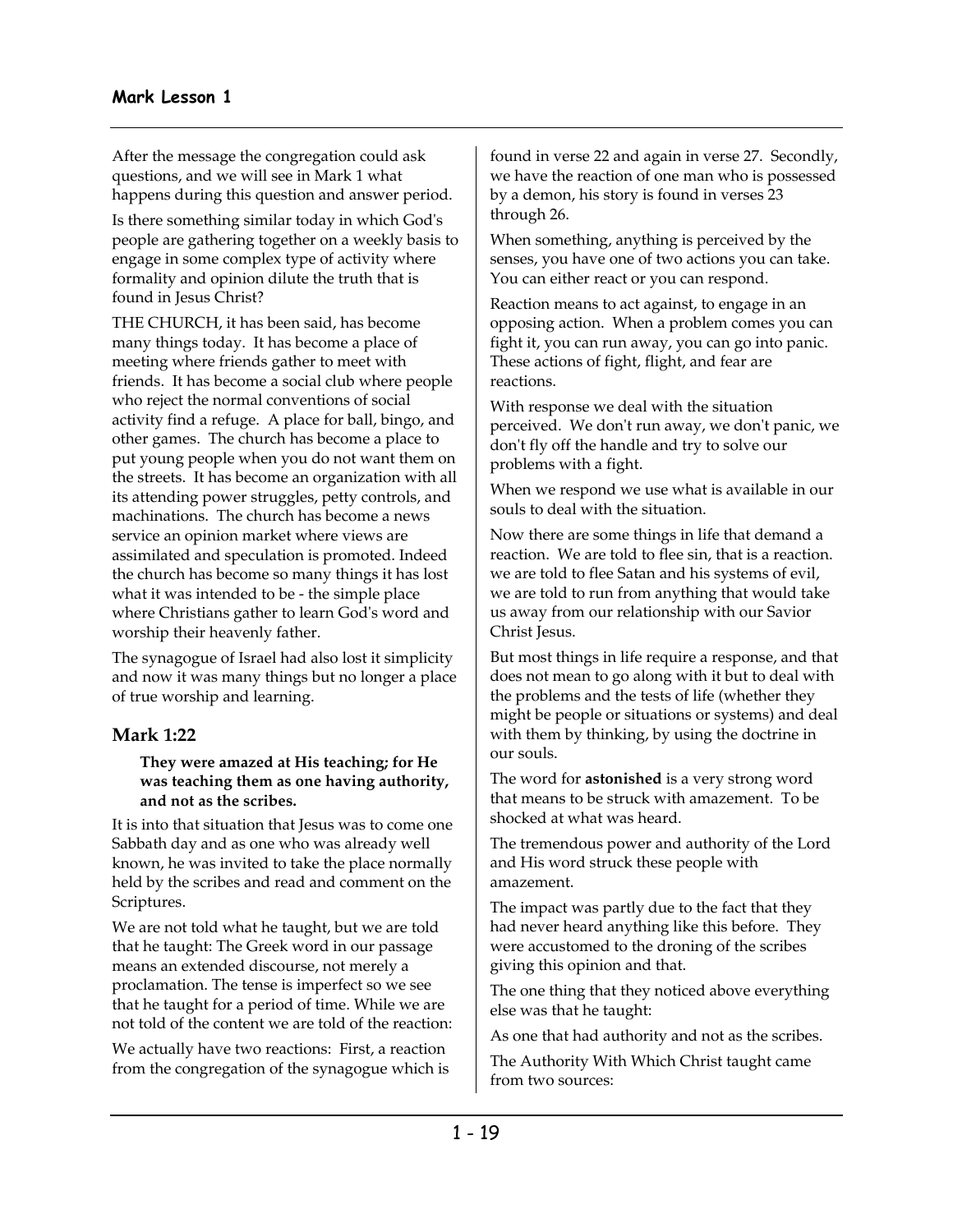## **Mark Lesson 1**

1. His authority was delegated to him by the Father in heaven who has sent His only begotten Son into the world

2. His authority was delegated to him by the Word of God which he taught.

We as Christians have the same authority delegated to us. We have the authority of the Father who has left us in the world as ambassadors of His Son. And whenever we use the Word of God, any promise, precept, principle, we can do so with authority.

The scribes never did this, they gave opinion or thoughts that were shared. Here was for the first time the very delegated authority of God in their midst.

Notice also what struck them with amazement: His Doctrine:

This is the noun form of "teaching" and means "a statement of belief consisting of formulated teaching."

In other words, Jesus did not just teach from the heart, he formulated his message through preparation.

#### **Luke 2:52 And Jesus increased in wisdom and stature, and in favor with God and man.**

But to be amazed, to be astonished, to even be impressed with that which was different is not belief, or faith, or receiving the teaching into the soul.

You see we have this astonishment in an imperfect tense and that means that it was only for a time, but soon the time past, the astonishment faded . . . and it was back to old system.

**Principle:** Unless the Word that is taught, the message that is given affects you as much on Monday morning as it did on Sunday morning, you astonishment is a mere reaction, imperfect, and fades with time.

Consistency, persistence, endurance are all factors that accompany response rather than reaction

There was one man in the synagogue that had a more extreme reaction than the others.

## **Mark 1:23**

#### **Just then there was a man in their synagogue with an unclean spirit; and he cried out,**

Notice the possessive pronoun, their synagogue.

This indicates that this man was not a regular member of the Capernaum synagogue.

He is said to have an unclean spirit.

This man was inhabited by a demonic spirit, a demon.

The man was an unbelieving Jew who was possessed by a demon. Demons were at one time angelic beings who sided in a revolt against Satan and fell from the grace and protection of God.

In Jesus' day and now they are Satan's army and they can possess a person.

Movies such as The Exorcist and other films about demons give the idea that people who are demon possessed are always foul and unclean, their heads can turn around, are physically abnormal.

But this man was just sitting in the synagogue, no physical or emotional abnormalities until he heard Jesus teaching doctrine with authority. Then the man, controlled by the demon, screamed out.

He could take the redundant rhetoric of the scribes giving the various opinions but he could not handle the teaching of doctrine with authority.

**Principle:** Some people have told me that doctrinal teaching makes them uncomfortable. Some people have walked out of a Bible class when the word is taught as with authority. They are numbering themselves with this demon possessed man.

# **Mark 1:24**

**saying, What business do we have with each other, Jesus of Nazareth? Have You come to destroy us? I know who You are the Holy One of God!** 

The first intelligible thing out of the man's mouth is an insult.

Like asking What do we have in common. But then addressing him with a title of derision, Jesus of Nazareth.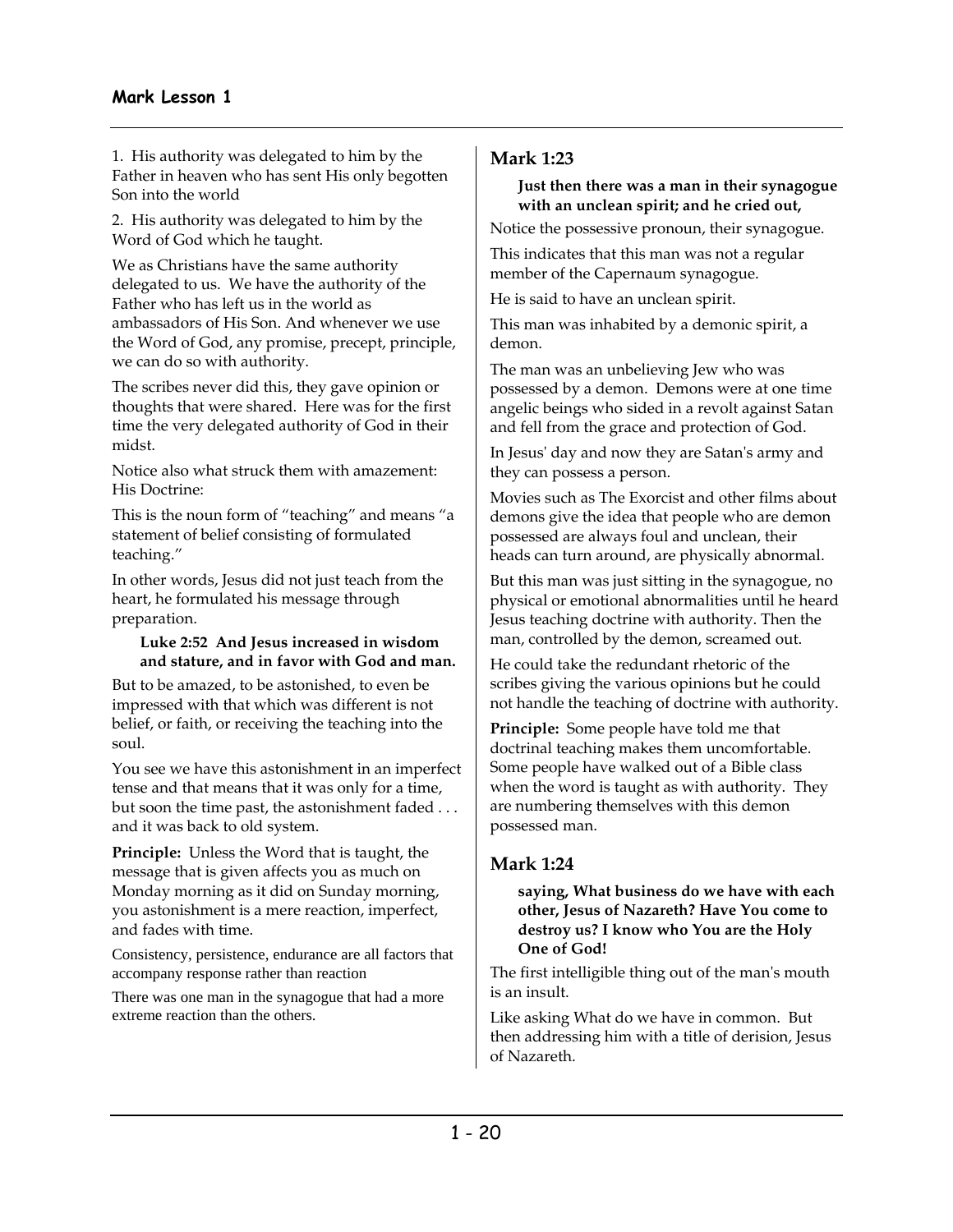Not Jesus of God, but Jesus of Nazareth.

Remember that shortly prior to this Jesus had been rejected by the people of Nazareth. This looks at him as did the people in his home town, as the son of Mary, a carpenter.

In the KJV it appears that he asks a question but this is more of a statement in which he tells the facts, the reason Jesus has come to earth.

You are come to destroy us, I know who you are, you are the Holy One of God.

This demon was attempting to show superiority over Christ by way of knowledge.

Jesus time to destroy sin and Satan would be at the Cross as our Lord often said, His time had not yet come.

He was unfolding his purpose and his plan. This demon goes right to the heart of the purpose of Christ.

# **Mark 1:25**

#### **And Jesus rebuked him, saying, Be quiet, and come out of him!**

There are two words for rebuke used in the New Testament. One means a rebuke that leads to a desired result, a change of mind. The other word, used here, refers to a rebuke that does not lead to a conviction of sin, a change of mind.

Satan and his fallen crew are incorrigible, they refuse to be convicted of their rebellion, there is no repentance or changing of mind.

Hold thy peace, translators see this as being very close to the idiom we have, shut your mouth.

The rebuke was strong and it was from one who had the very authority of God and the authority of the Word.

When our Lord command the demon to come out, the demon had to leave the man. This is commonly termed exorcism, the removal of a demon which is possessing a human being.

DEMONS DO NOT LIKE THIS - not only do they lose control of another one of God's creatures but also they are from that moment on incarcerated in Tartarus.

Tartarus is referred to in 2 Peter 2:4 and is the temporary abode or hell for demons prior to their eternity in the Lake of Fire.

So this demon was on his way, very quickly, to hell.

## **Mark 1:26**

**Throwing him into convulsions, the unclean spirit cried out with a loud voice and came out of him.** 

There was a physical reaction. And he shouted with a loud voice. This is not the same as we had back in verse 23.

Here we have a screech, a death cry, that droned on and on.

This is a participle which means it went along with the exorcism and resulted from the demons knowledge of what was in store for him.

We have the misplaced idea that Satan and his demons reside in Hell or that they rule in Hell..

But, Satan will not be ruling in hell. Hell is outer darkness, isolation, fire and pain, and it lasts for ever.

If the unbeliever knew, as did this demon, that eternity for them was hell, every unbeliever who died would do so with a loud scream that would go on and on until death came.

But a believer, can face death with a smile on his face and hope, assurance, in his soul. Precious in the sight of the Lord is the death of his saints.

# **Mark 1:27,28**

**They were all amazed, so that they debated among themselves, saying, What is this? A new teaching with authority! He commands even the unclean spirits, and they obey Him. Immediately the news about Him spread everywhere into all the surrounding district of Galilee.** 

What has just happened has given these people in Capernaum something else to deal with. Will they react or respond?

Again they reacted with amazement:

They questioned among themselves ...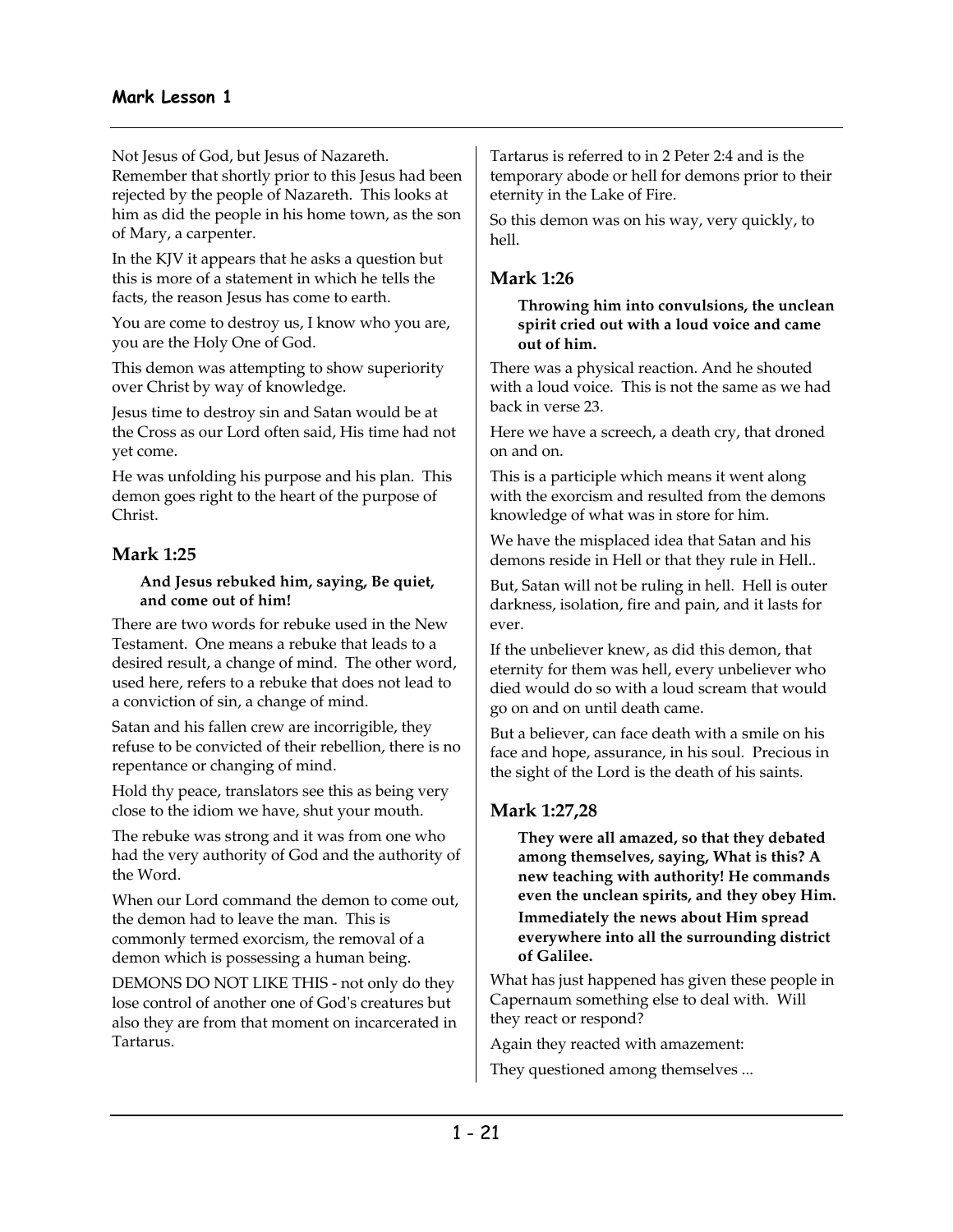In a synagogue service the speaker would take questions from the congregation. These people could have asked questions to the Lord himself, but instead they preferred to debate it among themselves.

This is total subjectivity, when the source of truth is standing right in front of you and you would rather get in a debate with others as ignorant as you . . . that goes beyond ignorance to stupidity.

Here were their topic for debate:

1. What new doctrine is this: I have never heard it before so it must not be true.

2. What is this man's authority: Where did he go to school, what degrees does he have, which Rabbis have approved of him?

3. He commands the demons and they obey HIM: HIM is a dative of advantage and in this question these men are making a subtle implication that he may be in charge of demons.

That is exactly what is mean by reacting rather than responding!

Subjectivity, reaction, arrogance even today refuse to come to the source of truth, the Word of God, for answers.

Life is going to full of things that you will not understand, that will be confusing, that seem at odds with much of what you might have thought was true - are you going to react or respond.

Are you going to come to that source of knowledge, wisdom, and understanding that is the Bible, the Word of God, the mind of Christ?

In verses 29 through 39 of Mark's Gospel we have the writer presenting us with Christ's ministry in Galilee.

This section begins with the wide spread ministry of miracles that our Lord engaged in and - it ends with a very curious statement by our Lord regarding his true purpose.

## **Mark 1:29-31**

**And immediately after they came out of the synagogue, they came into the house of Simon and Andrew, with James and John.** 

**Now Simon's mother-in-law was lying sick with a fever; and immediately they spoke to Jesus about her.** 

**And He came to her and raised her up, taking her by the hand, and the fever left her, and she waited on them.** 

And he came and took her by the hand, and lifted her up; and immediately the fever left her, and she ministered unto them.

Now the custom of the day was for family and friends to gather after the morning spent at the Synagogue.

Here, Jesus and four of his disciples went to Peter's home. Peter's mother and law was the matriarch of the house.

An interesting note, Peter had a mother-in-law. Now the last time I checked, you had to have a wife in order to have a mother-in-law.

Peter, as well as some of the other disciples were married. We are told in Luke 8:1-3 that a number of women traveled in the company of Jesus and some of these would have been the wives of the disciples.

In I Corinthians 9:5 we read that Paul stated*: Have we not power to lead about a sister, a wife, as well as other apostles, and as the brethren of the Lord, and Peter?* 

So Peter was married which is rather strange in that the Roman church ended up making him a celibate pope.

The meal that was to be eaten was not prepared on the Sabbath day but on Friday. It was the honor for the leading lady of the home who prepared the meal to serve the meal especially when guests were present.

However, in this case, Peter's wife's mother was ill, she is said to have a fever which would have made her very weak and unable to follow the protocol, the manners, the customs of the day.

Jesus took her by the hand, and lifted her us and immediately she was healed.

And then she served or ministered the meal to them.

Now there are three types of miracles of our Lord in the Bible: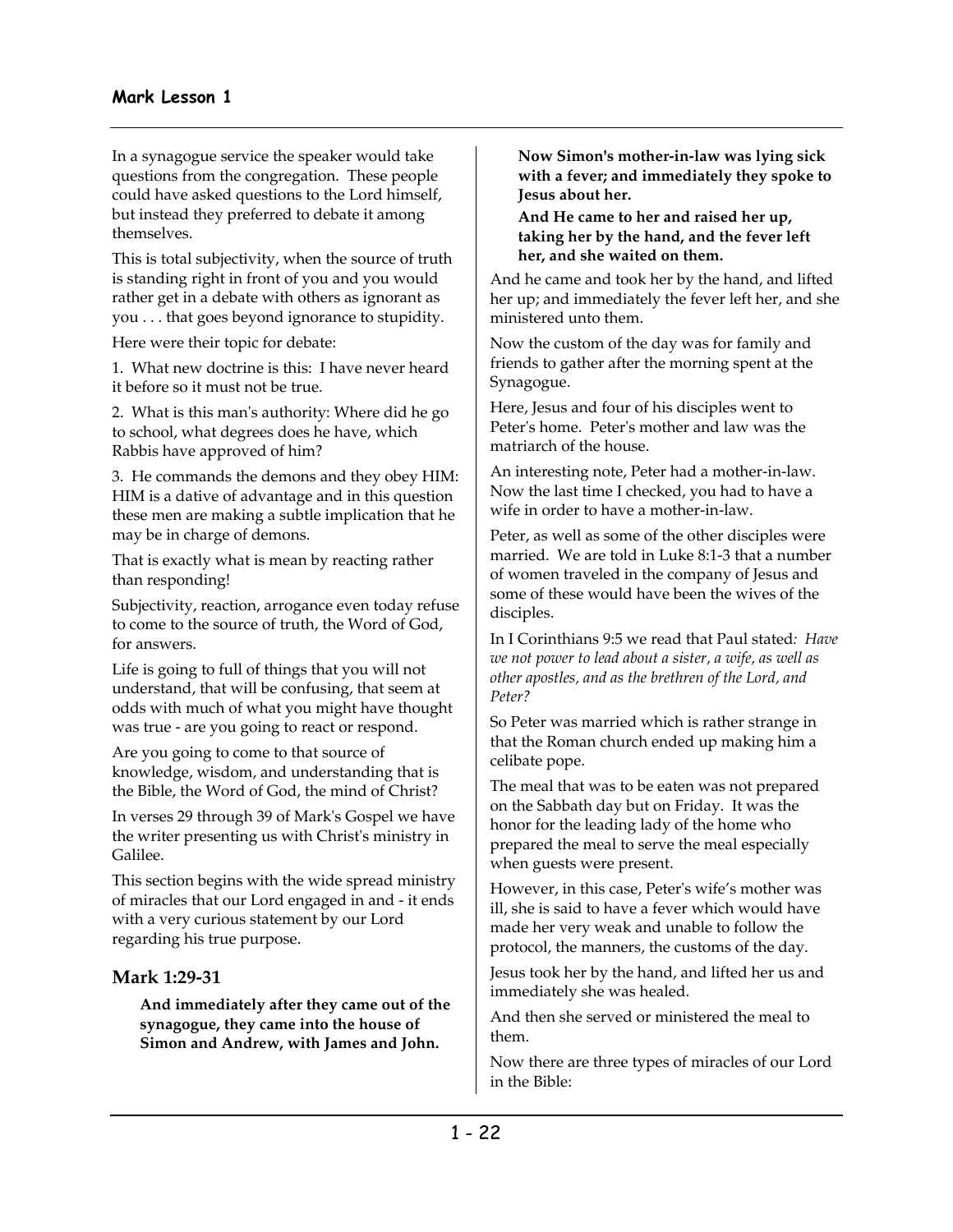1. Miracles in nature: These demonstrate that Jesus is all powerful even over creation.

2. Casting out of Demons: These miracles demonstrate that Jesus is sovereign over even the forces of Satanic evil

3. The Healing of Illness and Disease: 20 of the 35 recorded miracles of Christ were of this type.

In these miracles, even the simple one described here, we see a parallel. What the infirmed person was physically, we are spiritually.

We too lay sick, and weak with a fever of unbelief, lack of faith, lack of trust in the Savior who has done everything for us - we need the touch of the Master's hand.

Then we can do exactly what Peter's wife's mother did. We can be made well spiritually and then we can serve our Lord Jesus Christ.

NOW ON THIS FIRST SABBATH IN Capernaum Jesus has preformed two miracles, cast a demon our of a man in the synagogue and then healed a women who was ill with a fever.

# **Mark 1:32-34**

**When evening came, after the sun had set, they began bringing to Him all who were ill and those who were demon-possessed. And the whole city had gathered at the door. And He healed many who were ill with various diseases, and cast out many demons; and He was not permitting the demons to speak, because they knew who He was.**

The News of Christ's Miracles was Spreading

We are given two time words here: When the evening had come, the sun had set -

Since it was the Sabbath, the people of Capernaum waited until sundown to come to Peter's home. The Law forbade working on the Sabbath and the Rabbinical law forbade carry a burden on the Sabbath. So they waited until the Sabbath ended which was at sundown.

All the city was at the door of Peter's home. They had either seen Jesus in the synagogue that morning or they had heard the stories of the miracles this man from Nazareth could perform.

As he healed those who were sick he also cast out demons from those who had been possessed.

Mark is very careful, as are the other Gospel writers to make illness and demon possession two separate categories. Even then, as now, some were teaching that all illness and infirmity were due to demons.

As he expelled the demons we are told, He did not allow them to speak because they knew Him.

Reasons:

1. The attestation of Jesus as the Messiah, the holy one of God was not to come from the mouth of the enemy - it would be Peter who would first see that Jesus was the Messiah.

2. Jesus' plan and purpose was the Cross. He was revealing his purpose step by step to the positive believers. He did not need demonic interruption.

A number of times, especially in John's gospel we read about Jesus telling others that his time had not yet come. These demons could have encroached upon our Lord's proper timing for his ministry.

3. Also, the demons could very easily lie about Christ and mislead the people. They could have given a slanderous sermon about Christ.

But Christ did not give them the chance. And this even further demonstrates his power and authority over all forces even forces of evil.

That Sabbath day in Capernaum ends with Jesus in the limelight of popularity. Many people were present, the city gathered around him, he was the center of attention.

# **Mark 1:35-39**

**In the early morning, while it was still dark, Jesus got up, left the house, and went away to a secluded place, and was praying there. Simon and his companions searched for Him;** 

**they found Him, and said to Him, Everyone is looking for You.** 

**He said to them, Let us go somewhere else to the towns nearby, so that I may preach there also; for that is what I came for.''**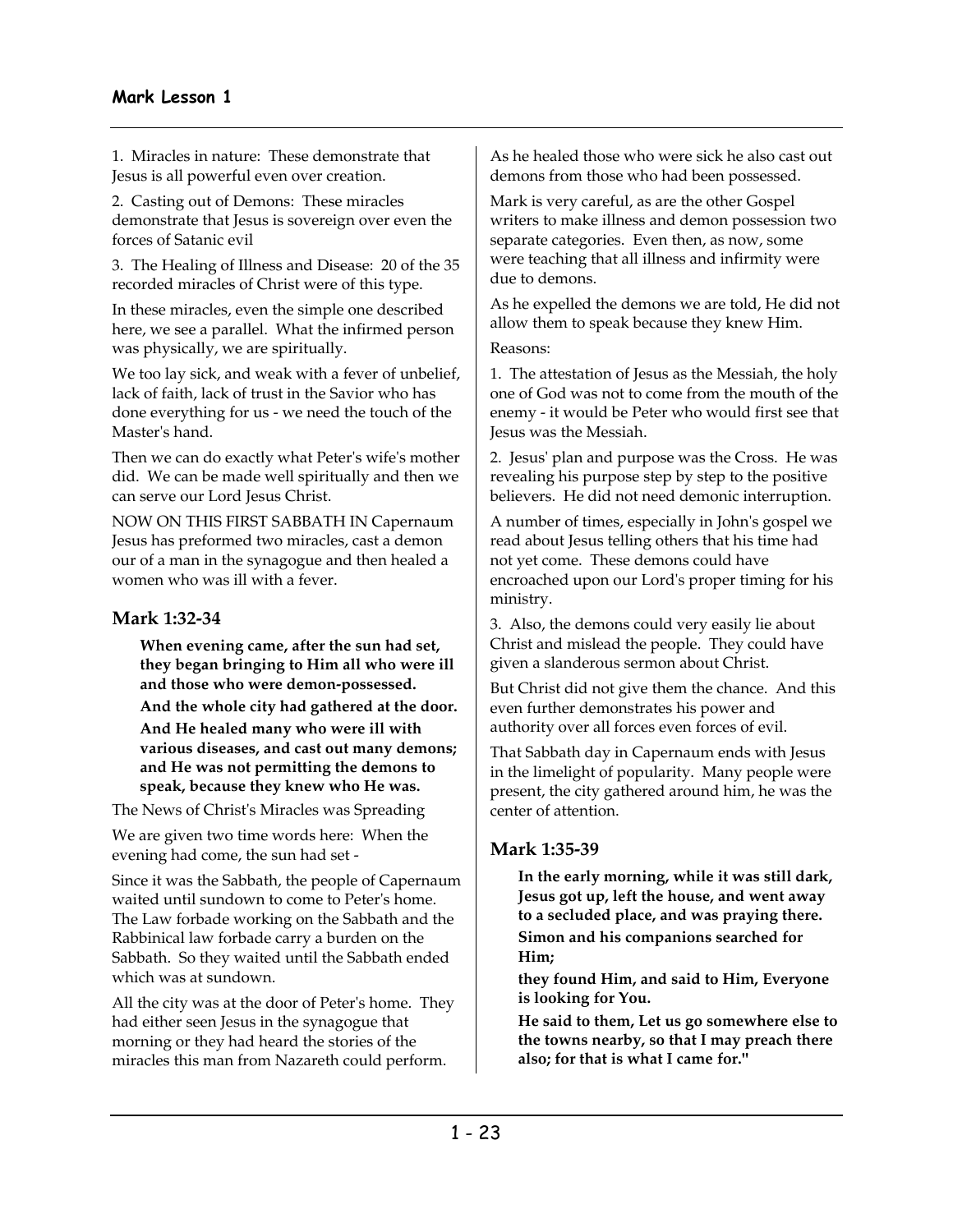#### **And He went into their synagogues throughout all Galilee, preaching and casting out the demons.**

He went away alone to pray.

The writer Mark presents us with Jesus at prayer three times in his Gospel. Here, towards the beginning of the account, once towards the middle (Mark 6:46) and then a third time towards the end of the Gospel (Mark 14:32-42).

The common thread of each time Mark talks about Jesus alone and at prayer is that every time our Lord was faced with a decision to make regarding the fulfilling of his mission.

Each time there was a choice as to which road to take, a path with less cost, easier, more attractive or- a path less traveled.

Think in terms of the humanity of Christ:

He had been rejected in Nazareth, and yet here in Capernaum he was the man of the hour. He had been terribly abused in Judea, but here in Capernaum people flocked to his door.

It would have been very easy to stay in Capernaum but in these early morning hours of prayer he communed with his heavenly Father and the answer became very clear.

I am sure that Simon, who is Peter, could not understand why the Lord was out here in the wilderness when so many people in Capernaum were trying to find him.

The people of Capernaum were seeking Christ he just had to go back to Capernaum.

But look at his response:

#### **And he said unto them, let us go somewhere else, neighboring town -**

Now that would have thrown them. But they did not know that in those early hours of prayer, Jesus had an answer to prayer. An answer that was right there all the time.

On thing about getting away and praying - You sometimes learn the things you knew all along. It just takes some time alone, in prayer, to get them up to memory center.

As Jesus was in Prayer he came to a decision. Purpose is more important than popularity !!!! The Lord Jesus Christ was almost distracted from his true purpose. The miracles of the prior day gave rise to Jesus' popularity in Capernaum. If he had gone back to the city at that time, the whole population would have greeted and welcomed him. He could have been the chief rabbi, the president of the synagogue, the man of the hour.

But what would have been the reason for this popularity and acceptance - his miracles of healing Remember, the people came to Jesus the evening of the Sabbath with their sick and their infirmed. In his compassion he healed them, but that was not his purpose in coming to mankind -

His purpose is stated in verse 38:

#### **That I may proclaim, preach, for it is for this [purpose] I came forth.**

This verse tells us things about Christ:

He was not to be distracted by even those activities of ministry which to some all important. Healing the sick is a very wonderful thing to do, especially if you had the power our Lord had or the power that was given to the apostles prior to the completion of the Bible.

But healing the sick was not the purpose for which Christ came - he came to proclaim the truth.

While the people were impressed with the healing, that was not what they should have been impressed with. The got the method before the message. Two parts of the fatal flaw of arrogance were in view:

1. They put the man above the message. The whole city was seeking Christ but not for his teaching - for his miracles.

2. They put the method above the message. They focus in on the act of healing rather than what the act of healing demonstrated - that all are spiritually sick.

## **Parallel**:

The people of Capernaum were much like people today. Today Christians make the mistake of putting the man or his method before the message.

**I Corinthians 1:27-29 But God hath chosen the foolish things of the world to confound the wise; and God hath chosen the weak**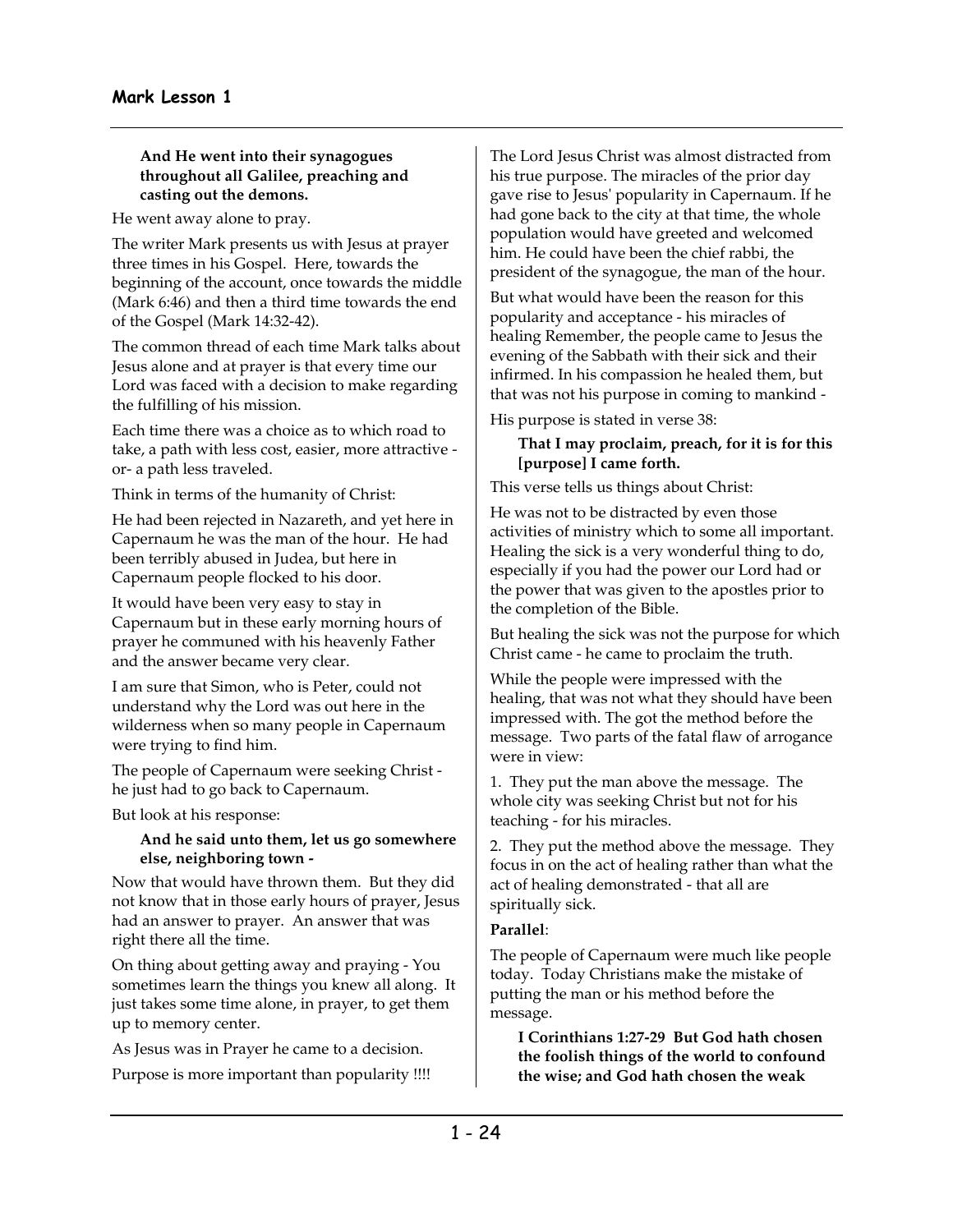**things of the world to confound the things which are mighty; And base things of the world, and things which are despised, hath God chosen, yea, and things which are not, to bring to nought things that are: That no flesh should glory in his presence.** 

**Principle:** Every time a man stands to proclaim the truth of God you are given a test - will it be the man, the method, or the message.

The people of Capernaum were subjective and shallow, they wanted their infirmities healed, their friends made physically whole and they could not see below the surface to the spiritual truth that Jesus' presented.

So what did Jesus do - he left Capernaum

The second thing we see in Jesus' decision was that he was Mission Oriented. He did not allow the flattery of popularity to deter him from his purpose.

The people wanted him back, his disciples hunted him down and were telling if to take advantage of the opportunity, go back to Capernaum - all men are seeking you.

But Jesus Christ was oriented to his mission. He knew what his purpose was and he would see it though to the end.

During his earthly ministry, Jesus Christ was heavily criticized by some of the people and abundantly complimented by others.

The compliments fell into two categories, compliments of the man and the method, compliments on the message,

The same two categories are found today. Any compliment taken seriously regarding the man or the method is totally superfluous, dispensable, and non-essential.

In acting one of the greatest occupational hazards is to begin to believe your critics. In your ministry the same thing could be said, are you going to believe your critics, whether they are making you the hero - or the goat.

Pastors today must be Mission Oriented, but it doesn't just end with the Pastors. Every Christian must be Mission Oriented.

There is a reason you have been left upon this earth and that purpose is spiritual growth, then ministry. You are on a mission, but so many are not oriented to that mission.

Let's look at some lessons we can learn from this passage:

1. Proper decisions solve difficult problem. Jesus faced a very difficult choice, remain in Capernaum. Be the man of the hour, have many people coming to him - or leave.

2. Prayer must precede proper decision making. Prayer is not the solution, but prayer sets up the solution which is the decision you make.

Proper decision making is part of prayer pursuit and in the pursuit of your prayers God can give you the information upon which to make a decision.

3. You can only make a decision based upon the information at hand and God alone can supply accurate information.

All men are seeking you. Not his message but they are seeking the man for his method of miracles.

It would have been easy, comfortable, convenient to stay in Capernaum - but it also would have been a distraction.

**Lesson:** Sometimes it is the road less traveled that is right. If we are oriented to our mission (purpose in life) the distractions of life, even those closely associated with our mission, do not deter us.

**Lesson:** The best defense against distraction is knowing where you are going. Jesus knew his purpose, he came to proclaim the truth. When he said this he had already made the decision not to go back to Capernaum at this time (although he will later go back). But he gives this not as a command to his disciples, but as a potential for them to go with Him.

LET US GO is a subjunctive mood verb. Jesus knew what he would do and he was going to do it but did not presume upon these others - they could have decided to stay in Capernaum.

**Lesson:** If you are right, even if you are the only one, you are a majority. Jesus was right and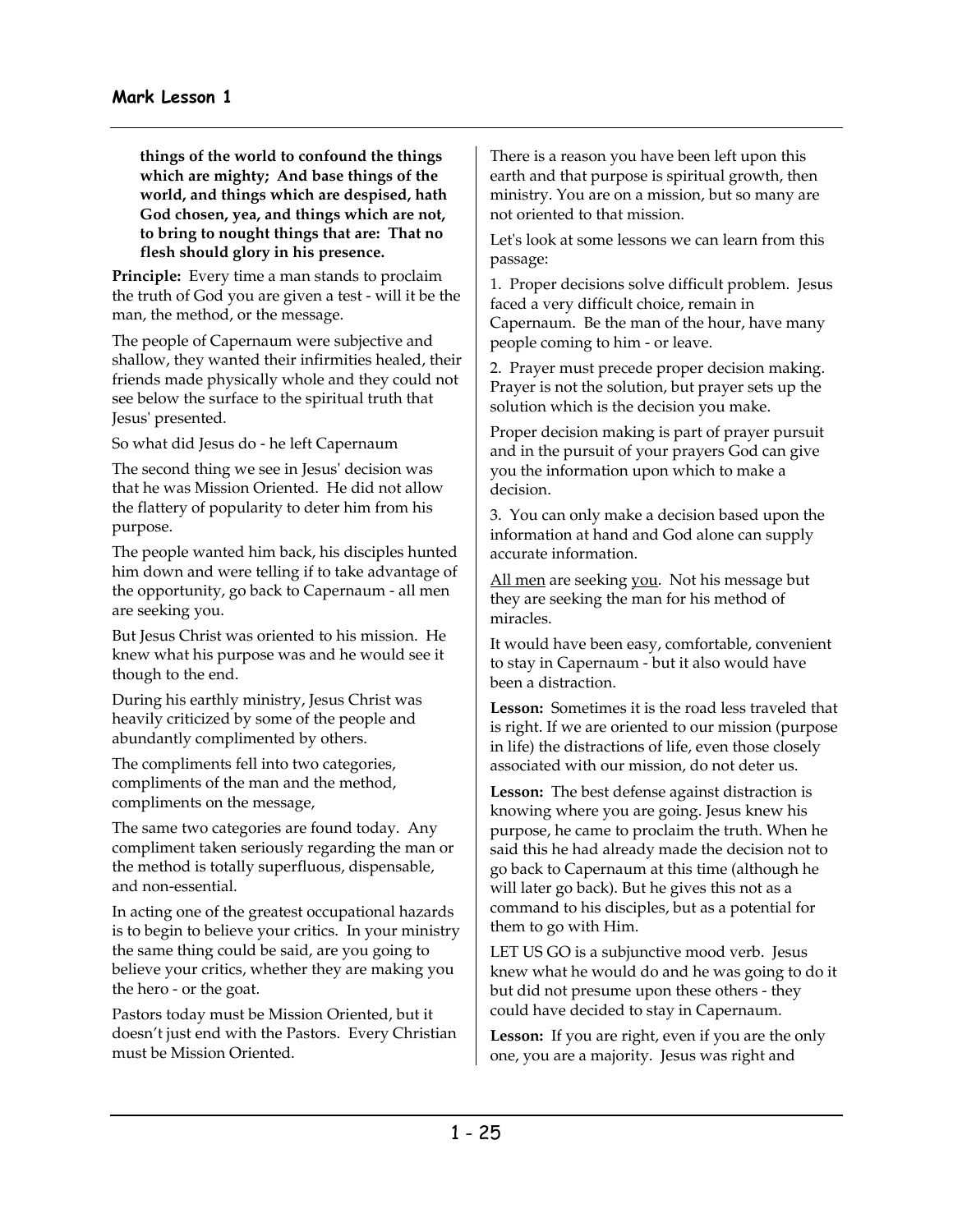whether or not his disciples went with him or not would not deter his decision.

Final lesson: When Jesus stated his purpose he said, "That I may proclaim ..."

Again we have a subjunctive mood of potential.

Jesus knew what awaited him in Capernaum, popularity, acclaim, people following him - but as he looked ahead to the ministry he would have in other towns, he look at only a possibility.

Remember, He had preached in Nazareth, and there his own people threw him out of town.

What was ahead for Christ - he did not know but he knew his purpose was right, he knew his decision was right, and he knew that whatever tomorrow held, his Father's plan was perfect.

**Lesson:** The potential of his purpose was not presumed even by Christ. But he put all the potential, all the possibilities, into the hands of God.

#### **And he preached in their synagogues throughout all Galilee, and cast out demons.**

The demons can never stand the preaching of the truth so that aspect of his ministry was to continue.

# **Mark 1:40**

#### **And a leper came to Jesus, beseeching Him and falling on his knees before Him, and saying, If You are willing, You can make me clean.**

We have seen our Lord make the decision to leave Capernaum and go to neighboring towns to proclaim the message of truth.

This decision was made as a response to the people of Capernaum and their distraction by the miracles of healing Jesus preformed in their town.

One of the great problems of ministry and indeed one of the great problem of life is distraction. Distraction takes us away from that goal that we set out to accomplish. Distraction puts us into the arena of failure rather than success. Distraction forces us to settle for second best when God's highest and best was just within reach.

Distractions come in every size and in every form. From those things that the Bible would consider

sin to those things that are legitimate, those things in which we would see no harm.

The stories that appear to be the main emphasis of these beginning chapters of Mark are not really the critical portions of the passage. The events in the Capernaum synagogue, the healing of Peter's mother-in-law, the healing of the leper, which we will examine next, are not as germane to the portrait that Mark is painting as are the events that occur in between.

This tells us something about life, it is often not the big events that shape our futures but the small sometimes insignificant decisions that we make.

F.W. Borman said: We make our decisions and then our decisions turn around and make us.

For the Lord Jesus Christ the decisions were always right even when we see them resulting in a not so right situation. The decisions he made tell us how important decisions are. And the distractions to his ministry by the people that gathered around him tell us how easily it is for us to be distracted from the true importance of life and ministry.

Two of the recorded miracles of the Lord dealt with the cleansing of leprosy. However, a number of passages indicate that many more lepers were healed by the Lord of this dreaded disease.

NOW THE LORD had not been healing people but this man apparently had heard what the Lord had done in Capernaum and came to him.

Beseeching him and falling on his knees saying to him, if you are willing you have the power given to you to cleanse.

The mood of this moment is very dramatic:

Jesus was teaching, perhaps in the streets, not in a synagogue (the leper would never have gotten in), there are others around and through the crowd, perhaps wrapped in his robe with head covered comes this leper and addresses the Lord.

The fear of the contagious was so real that the Law of Moses given by God specified in Leviticus 13 that the person with leprosy would be expelled from the camp of Israel. They were not to come into contact with anyone. They lived out their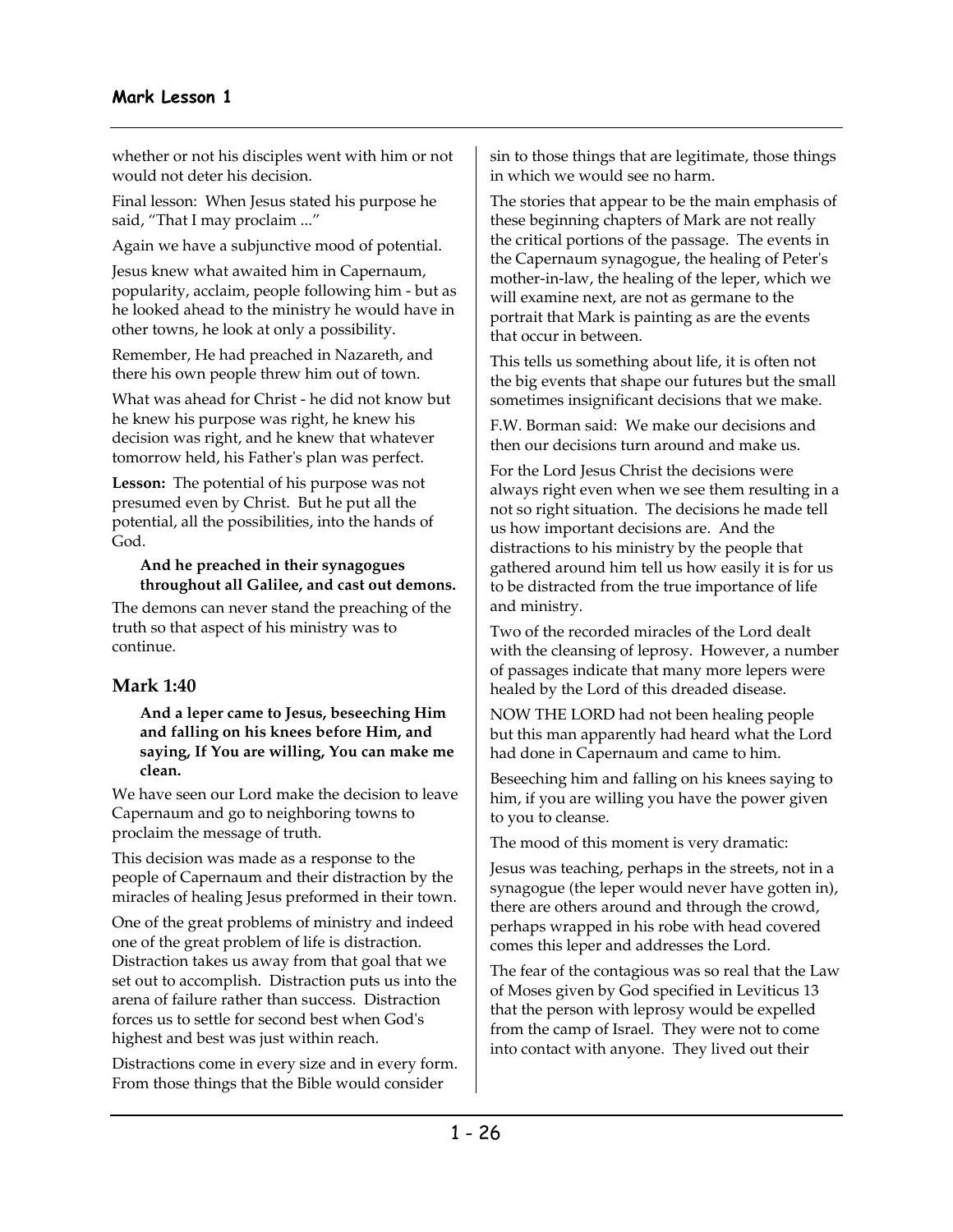lives in what has commonly been called a leper colony.

But here is an outcast, a leper in a city, in a crowd, and coming up to Jesus.

This was a very bold step.

He no doubt heard that Jesus was nearby, that he had healed others of physical maladies. Should he go to this man who speaks the very words of God, dare he leave the outcast commune and go into a village risking life and limb if discovered?

Not only did he have the boldness to seek out the Lord he also had the confidence that Jesus had the power to cleanse him of the disease.

We have a series of present participles: He kept on beseeching him, kept on kneeling before the Lord, kept on saying to him -

Now the content of his request is built around two verbs followed by an infinitive. I imagine he had thought very carefully about what he would say and what he says is very accurate:

If you are willing: Recognition of his dependence on Christ and Christ's will.

You have been given the power: He recognized that Christ's power was from God, given to Christ.

To cleanse: An infinitive of results, the man knew that if Christ willed to do so he had been given the power to cleanse him of this terrible disease.

The combination of this verb and this infinitive, "you have been given the power to cleanse" is only uttered by this man who was in the most desperate of situations.

What this phrase tells us is that somehow he had been listening to the message. The accuracy of his request goes far beyond that which most of the people were getting:

REMEMBER IN CAPERNAUM: The people were seeking Jesus the one who could heal

BUT THIS MAN WAS seeking the power of God that was in Jesus.

He did not see Christ as a mere miracle worker, he saw Christ in whom was the power of God.

The people that were whole, healthy, wealthy and wise did not yet see what this man saw.

# **Mark 1:41**

#### **Moved with compassion, Jesus stretched out His hand and touched him, and said to him, I am willing; be cleansed.**

The participle for being filled with compassion is from a noun that refers to love within a family, and that is how Jesus looked upon this poor man.

The compassion, the touch, the healing all were a response to what this man said when he so accurately told the Lord what the Lord had the power to do.

If you are willing, you have the power of God in you, to cleanse me.

**Principle:** Jesus will always respond to our pleas when we are accurate regarding His work and His person.

# **Mark 1:42**

#### **Immediately the leprosy left him and he was cleansed.**

Previously I told you that all the miracles of healing in the physical being were parallels of what we all are in the spiritual being?

Leprosy is what we all have apart from Christ Spiritually.

What was the former condition of this man:

1. The man was in bondage to the physical disease he had.

2. He was an outcast from society

3. In every area of life, physical, mental, emotional, social, spiritual, he suffered.

4. Under the total depravity of leprosy we can see ourselves under the total depravity of sins

But it was Jesus who decided that he should be clean, who had in him the very power of God to make him clean.

That word that Mark repeats in verses 40-41-42 is the same word that John later uses of us as believers in Christ:

**1 John 1:7 But if we walk in the light, as he is in the light, we have fellowship one with another, and the blood of Jesus Christ his Son cleanses us from all sin.**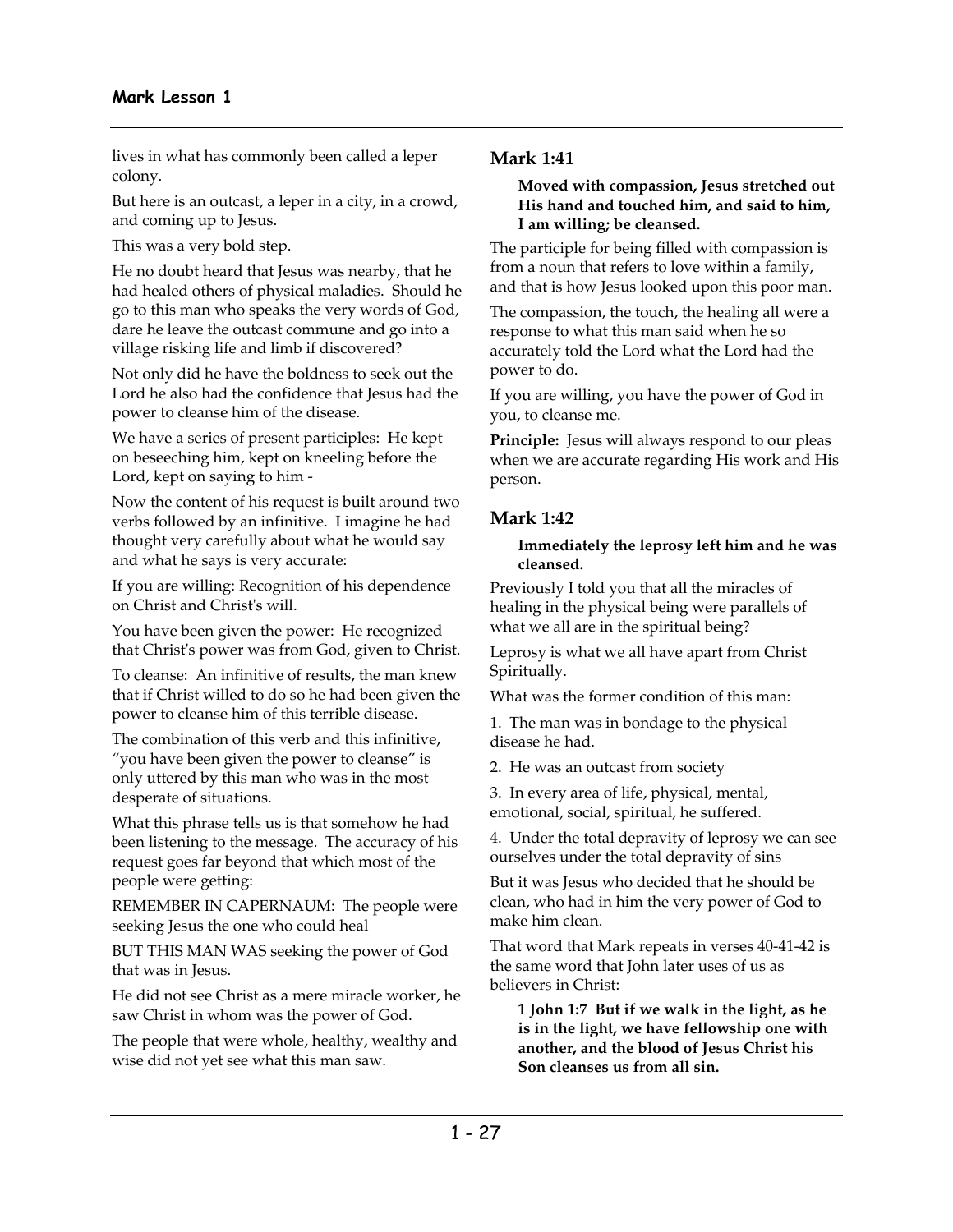**1 John 1:9 If we confess our sins, he is faithful and just to forgive us our sins, and to cleanse us from all unrighteousness.** 

#### **Principle**:

1. As Jesus had the power in Him from God to cleanse this many from leprosy, He had the same power from God to cleanse the sinner from his sins.

2. This man came to the Savior dependant upon him, knowing with confidence that if the Lord was willing he had the power to cleanse.

3. We must also come to the Savior dependant upon Him, having the confidence in Him that he can cleanse us from our sins.

4. As this man did not focus on his disease but rather on the Savior, we must not focus on sin but rather the solution in the Savior.

Our study in Colossians 2:23 has shown us that attempting to deny the flesh of its lusts apart from Christ merely adds fuel to those lusts of the flesh.

# **Mark 1:43**

#### **And He sternly warned him and immediately sent him away,**

In the analogy the man has now been cleansed from his leprosy as we, at salvation, have been cleansed of our sins.

So we might look at these next verse and seek to answer the question - After salvation, what?

Verse 43 is very strong, Jesus was very stern with the man and we are told EXBALLW, threw him out of the crowd and gave him some specific instructions.

The word for sternly admonished means a short, angry statement. This terse statement along with physically putting the man out may seem odd, until we realize what the Lord was doing to pursue His purpose:

The enemies of Christ could have easily declared him unclean for his contact with the leper and aroused anger against Him.

We have seen and will see that the populous of Galilee were very distracted by miracles of healing. Unable in their shallow subjectivity to

see below the surface of the physical to the spiritual.

Giving this man such stern instructions we see the answer to the question, after salvation, what? After salvation Jesus our Lord calls us to obedience.

## **Mark 1:44**

**and He said to him, See that you say nothing to anyone; but go, show yourself to the priest and offer for your cleansing what Moses commanded, as a testimony to them.** 

Jesus instructed the man to go to the Priests to offer the offering of cleansing required in Leviticus 14:2-32.

Some assume that this meant that the man had to go to Jerusalem but the first part of the cleansing ceremony occurred outside the camp, outside the Temple. There were locally Levitical priests who could begin the process.

The man was to do this as a testimony:

The Testimony would be of Christ. In Matthew 7:5 and Luke 7:22 the power to cleanse the leper is an undeniable sign of the Messiah.

If the priests declared the leper clean but rejected the one who healed him, their unbelief would be incriminating evidence against them.

# **Mark 1:45**

**But he went out and began to proclaim it freely and to spread the news around, to such an extent that Jesus could no longer publicly enter a city, but stayed out in unpopulated areas; and they were coming to Him from everywhere.** 

But there is a problem: Enthusiasm and sincerity become the breeding ground for bad decisions that will limit the future options of our Lord.

But he, going out, began to proclaim many things and to spread about the matter.

The initial conjunction of this verse is DE , a light contrast rather than a dramatic contrast.

The light contrast indicates that the man did not totally disobey Christ but only partially. As he was perhaps seeking a priest, he began to talk.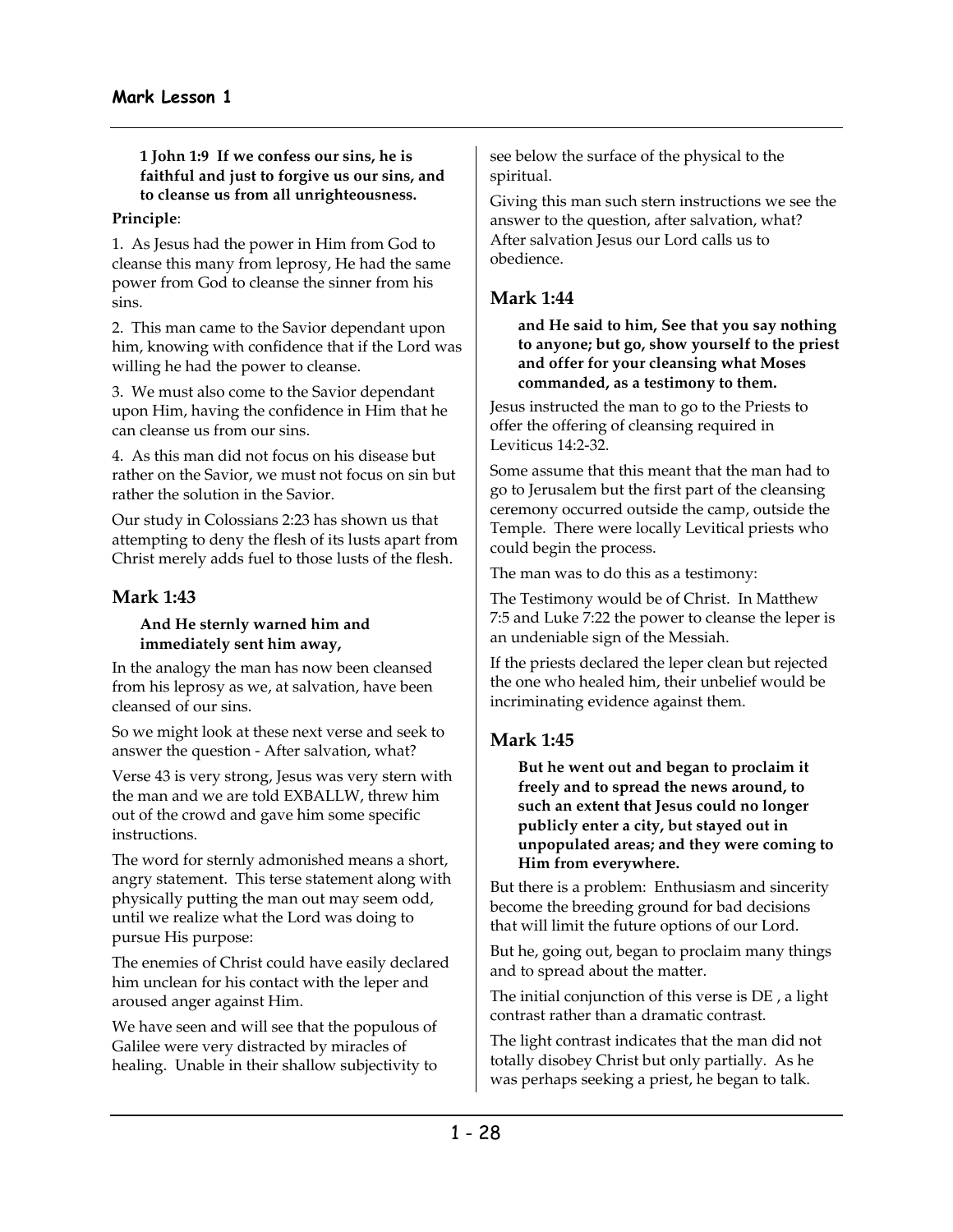Enough people apparently knew the man and could see that he was no longer in bondage to the terrible disease. As he went, he talked, and then talked even more.

Now look at this man for a moment. Would he purposely intend in any way to harm the one who had just healed him?

Was he acting out of spite or malice? No - but his enthusiasm and sincerity was wrong. He was in disobedience to the Lord Jesus Christ,

Enthusiasm and sincerity are not the issues, whether the man was right or wrong is the issue and he was wrong.

Furthermore, his actions had a damaging effect on the freedom our Lord had to fulfill his purpose of proclaiming the truth.

Remember why Jesus left Capernaum in the first place. The people were distracted by the miracles and were not listening to the message.

## **Lessons from Mark 1:**

1. Jesus Christ was mission oriented: He knew his purpose and rejected the distractions that would have prevented proper fulfillment of his goal.

2. The leper was drawn to Christ by the message: He knew accurately that the power of God was in the humanity of Christ.

3. The Lord was compassionately moved by the man's accurate understanding of doctrine; just as he loves it when we accurately understand his Word

4. But by disobeying the Lord and telling others what had happened, he took the emphasis off the message and distracted other who focused on the method.

5. Healing was a legitimate part of the Messiah's ministry but it was not the heart of the ministry. He came to proclaim the truth.

**Principle:** We must realize that even the legitimate activities that are associated with any ministry are superficial to the purpose of proclaiming the truth that is in Jesus Christ.

6. As a result of the miracles of healing, Jesus had the numbers. Many hundreds and later thousands of people followed him - but as he shifted from miracles, to parables, to proclamations of the truth, the crowds dwindled and when he went to the Cross he was virtually alone save for a few the faithful.

**Principle:** Many of the things that can be involved in a ministry can draw people, but in our ministries, we must not let the superficial become the focal point - we must present Jesus Christ and his word of truth.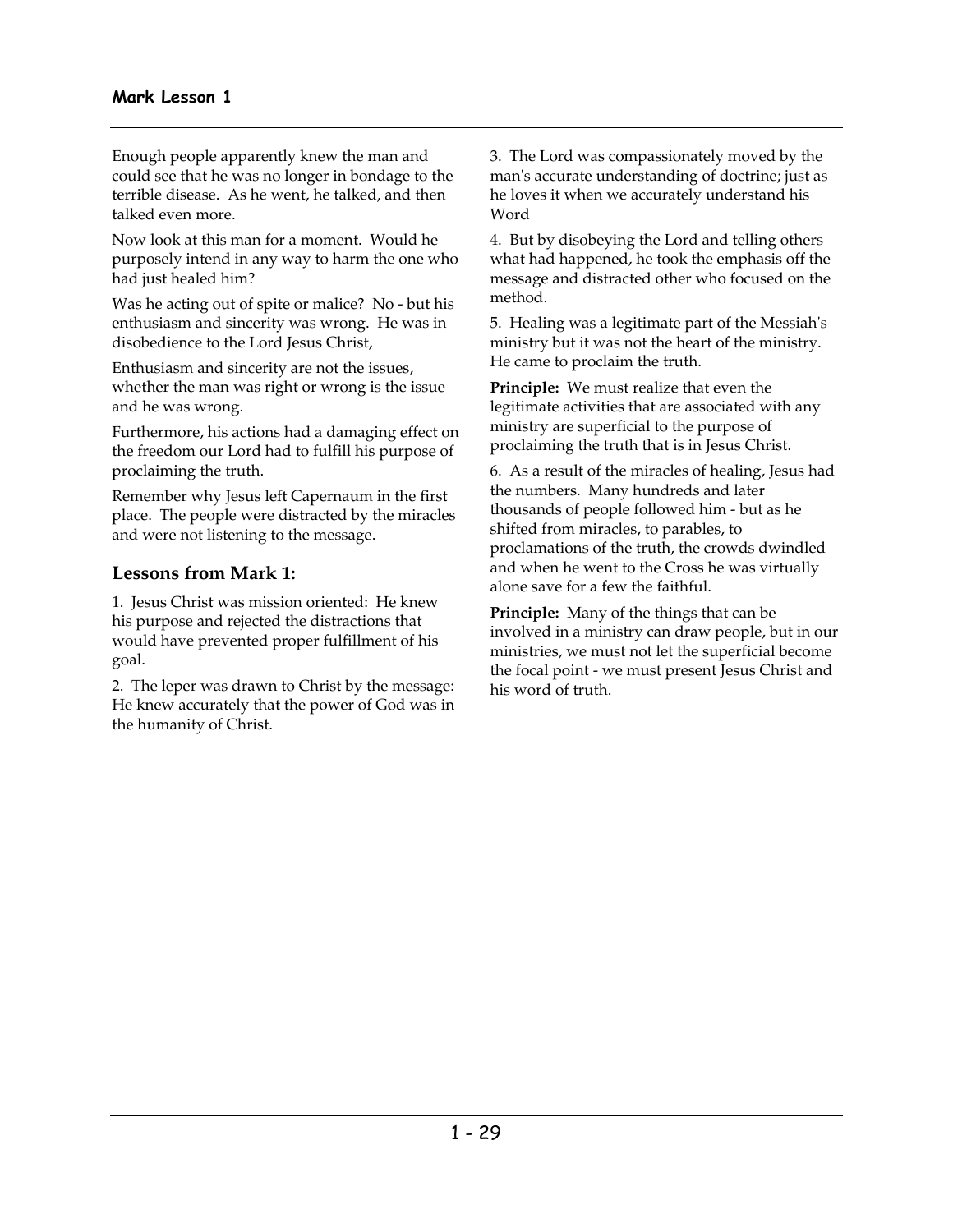# Mark Lesson 1 Quiz

# **Instructions**

The following questions relate to your study of this lesson.

To answer a question, type your response in the space provided after the word "Answer:". A question may be True/False, multiple choice, fill in the blank, or short answer type. The last question requires you to write one or two paragraphs in "essay" form. Use the space provided; it will expand to accommodate your response.

You have choices about sending the quiz back to Grace Notes.

- If you received an email file containing the quiz, you can use the REPLY feature of your e-mail application to open the quiz. Enter your answers in the reply message. Then SEND the message to Grace Notes.
- You can enter your answers on these pages, then send the whole file back to Grace Notes as a file attachment. This is handy, but these lessons will average 100K to 200K in size. As an alternative,
- After you answer the questions here, copy and paste the whole list of questions into a new MS Word document; then, send the new file to Grace Notes as an attachment. The new file will, of course, be much smaller than this main file.
- Finally, you can print the Quiz pages on your printer and send your response back to Grace Notes in the regular mail. If you do this, send the mail to:

# **Grace Notes**

**% Warren Doud** 

**1705 Aggie Lane** 

# **Austin, Texas 78757 USA**

Whichever transmission method you use, when Grace Notes receives your completed Quiz, the next lesson will be sent to you, by the same means you received this one. EXCEPT: when you have sent in the FINAL QUIZ, we will send your certificate to you, by regular mail.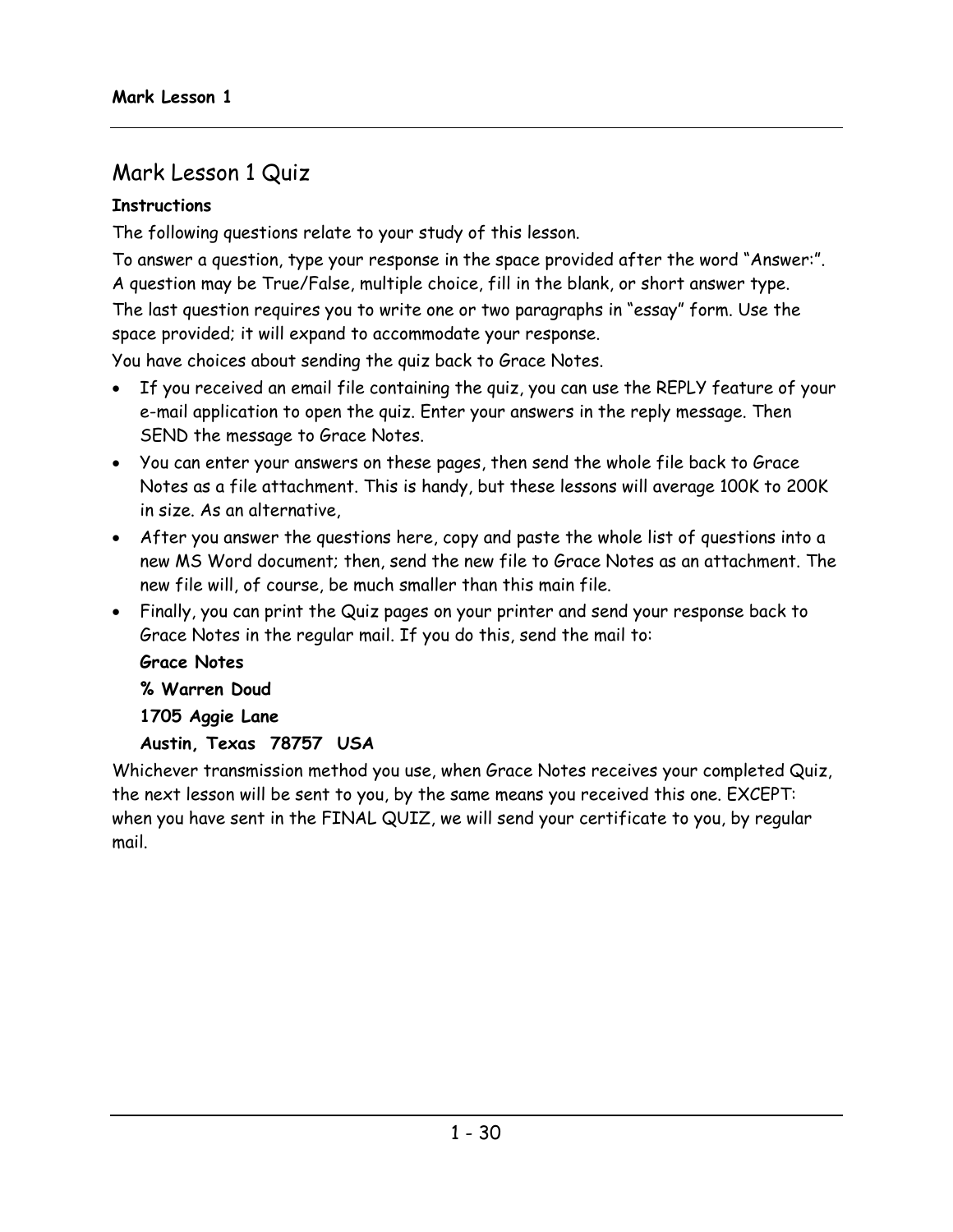## Questions on Mark Lesson 1

1. Mark portrays Christ as a [A. king; B. servant; C. disciple; D. divine Son of God]. Answer:

2. Mark went with \_\_\_\_\_\_\_\_\_\_\_ and \_\_\_\_\_\_\_\_\_\_\_\_\_\_\_\_ on a missionary journey. Answer:

3. The name "Jesus" means " Answer:

4. The prophecy of Isaiah, mentioned in Mark 1:2, refers to the ministry of \_\_\_\_\_\_\_\_\_\_\_\_\_\_. Answer:

5. Of whom was John the Baptist speaking when he said "Make straight his paths?" Answer:

6. Repentance is [A. punishing oneself for sins; B. turning over a new leaf; C. changing the mind about something; D. feeling sorry for your sins]. Answer:

7. John the Baptist's diet was \_\_\_\_\_\_\_\_\_\_\_\_\_\_\_ and \_\_\_\_\_\_\_\_\_\_\_\_\_. Answer:

8. Jesus was baptized to cleanse him of his sins. [True/False] Answer:

9. Jesus never deviated from the will of God his Father. [True/False] Answer:

10. How long was Jesus in the wilderness, where he was tempted by Satan? Answer:

11. Satan knows nothing about the Word of God, the Bible. [True/False] Answer:

12. After John the Baptist was arrested, where did Jesus go to preach? Answer:

13. The first disciples Jesus recruited were [A. James and John; B. Mark and Timothy; C. Peter and Andrew; D. Zebedee and John]. Answer: